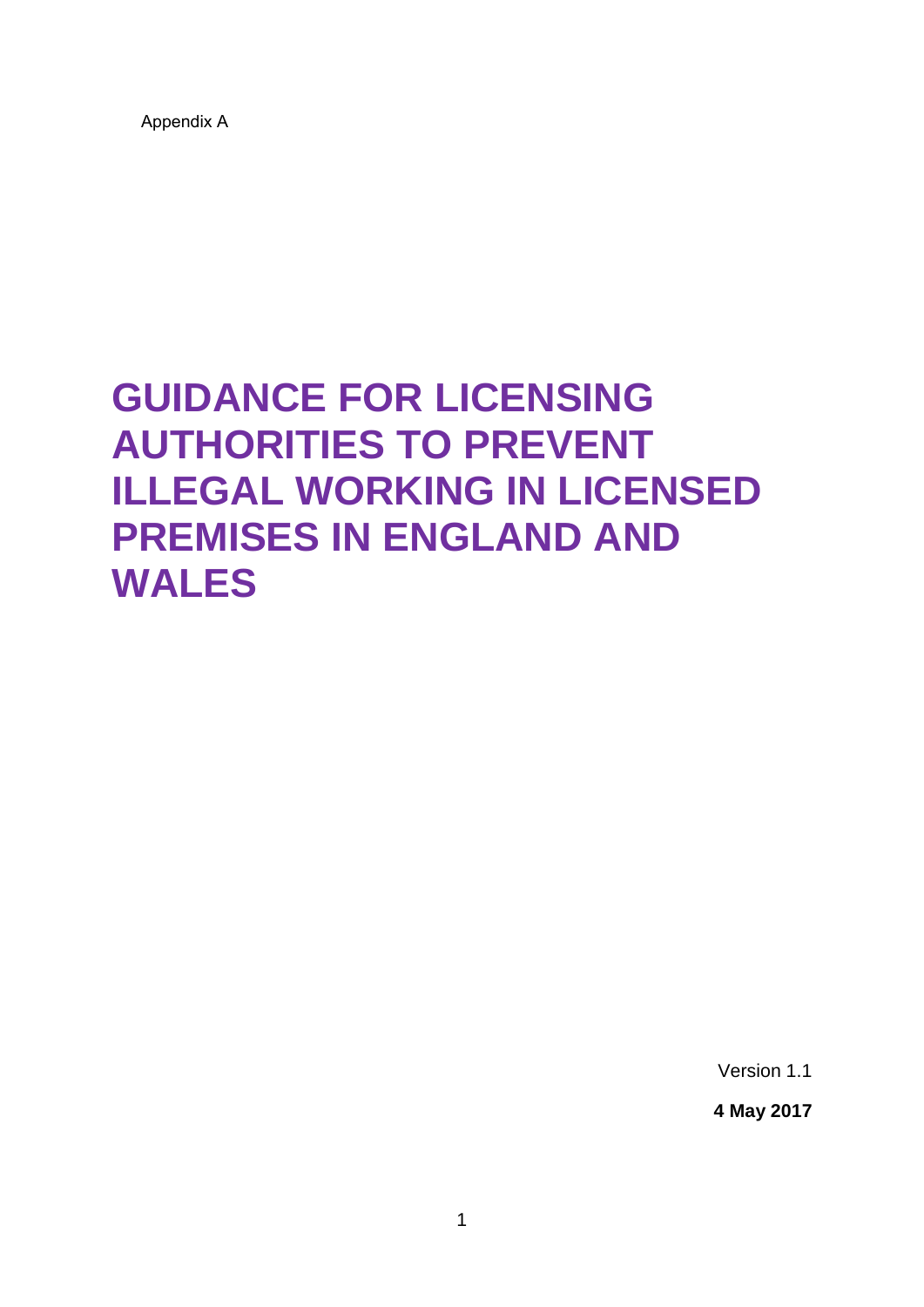# **Contents**

|                                                                 |                                                                                                                                                                                                                                                                                                                              | <b>Page</b>                                             |
|-----------------------------------------------------------------|------------------------------------------------------------------------------------------------------------------------------------------------------------------------------------------------------------------------------------------------------------------------------------------------------------------------------|---------------------------------------------------------|
| <u>1.</u><br>1.1<br>1.2<br>1.3<br>1.4<br>1.5                    | <b>Introduction</b><br>Summary of the immigration measures<br>Purpose of this guidance<br>For whom is this guidance relevant?<br>How should this guidance be used?<br>Types of licences affected by the measures                                                                                                             | $\frac{3}{3}$ $\frac{4}{4}$ $\frac{4}{4}$ $\frac{5}{5}$ |
| 2 <sub>1</sub><br>$\frac{2.1}{2.2}$<br>2.3<br>2.4<br>2.5<br>2.6 | <b>Entitlement to work</b><br>What does entitlement to work in a licensable activity mean?<br>Immigration information as part of the application<br><b>Ensuring equal treatment</b><br>Licensing authority assessment of entitlement to work<br>Checking with the Home Office<br>Time-limited immigration permission to work | 6/6/7/8/8/9<br>10                                       |
| $\underline{3}$ .<br>3.1<br>3.2<br>3.3<br>3.4<br>3.5<br>3.6     | <b>Home Office as a responsible authority</b><br>Home Office contact details<br>Licence application to be sent to Immigration Enforcement<br>What are 'relevant offences'?<br><b>Immigration Enforcement consideration</b><br><b>Immigration Enforcement representations</b><br>Licensing hearings and appeals               | $\frac{12}{12} \frac{13}{13} \frac{14}{14}$<br>15       |
| <u>4.</u><br>4.1<br>4.2<br>4.3                                  | <b>Ending a licence</b><br>Request a licence review on immigration grounds<br>Review following notification of a compliance order<br>Where a licence lapses                                                                                                                                                                  | <u> 16</u><br>16<br>17<br><u>17</u>                     |
| <u>5.</u>                                                       | <b>Enforcement and powers of entry</b>                                                                                                                                                                                                                                                                                       | <u> 19</u>                                              |
| <b>Annex A</b>                                                  |                                                                                                                                                                                                                                                                                                                              | 20                                                      |

Lists of acceptable documents to evidence entitlement to work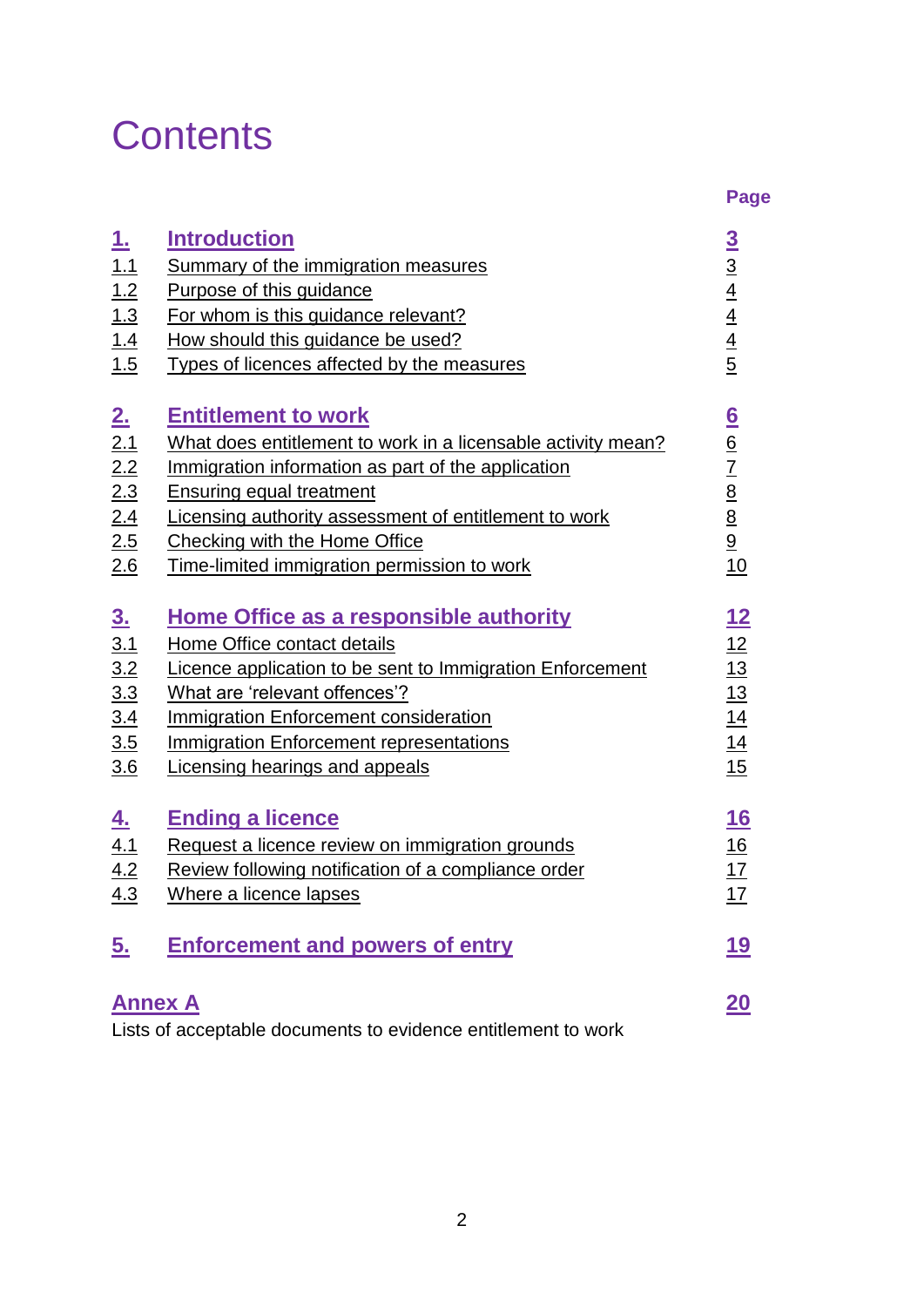# <span id="page-2-0"></span>1. Introduction

The Licensing Act 2003 (the 2003 Act) sets out the licensing regime for the sale and supply of alcohol, the provision of entertainment and the provision of late night refreshment in England and Wales. Section 36 of and Schedule 4 to the Immigration Act 2016 (the 2016 Act) amend the 2003 Act and introduce immigration safeguards in respect of licensing applications made in England or Wales on or after 6 April 2017. The intention is to prevent illegal working in premises licensed for the sale of alcohol or late night refreshment.

The statutory prevention of crime and disorder licensing objective in the 2003 Act includes the prevention of immigration crime and the prevention of illegal working in licensed premises. Licensing authorities should work with the Home Office (Immigration Enforcement) as well as the police, in respect of these matters.

## <span id="page-2-1"></span>**1.1 Summary of the immigration measures**

Section 36 of, and Schedule 4 to the Immigration Act 2016 (the 2016 Act) amend the 2003 Act to provide that in England and Wales:

- Premises licences to sell alcohol or provide late night refreshment and personal licences cannot be issued to an individual who does not have permission to be in the UK, or is not entitled to undertake work relating to the carrying on of a licensable activity;
- Licences issued to those with limited permission to be in the UK will lapse when their permission to be in the UK and work in a licensable activity comes to an end;
- Immigration offences, including civil penalties, become 'relevant offences' as defined by the 2003 Act;
- The Home Secretary (in practice Home Office (Immigration Enforcement)) is added to the list of responsible authorities in the licensing regime, which requires Home Office (Immigration Enforcement) to receive premises licence applications (except regulated entertainment only licences and applications to vary a Designated Premises Supervisor (DPS)), and in some limited circumstances personal licence applications, and permits Home Office (Immigration Enforcement) to make appropriate representations and objections to the grant of a licence; and
- Immigration officers are permitted to enter premises which they have reason to believe are being used to sell alcohol or provide late night refreshment, to investigate whether immigration offences are being committed in connection with the licensable activity.

Section 36 enables similar provision to be made by regulations in the licensing regimes of Scotland and Northern Ireland. These are expected to come into force later in 2017.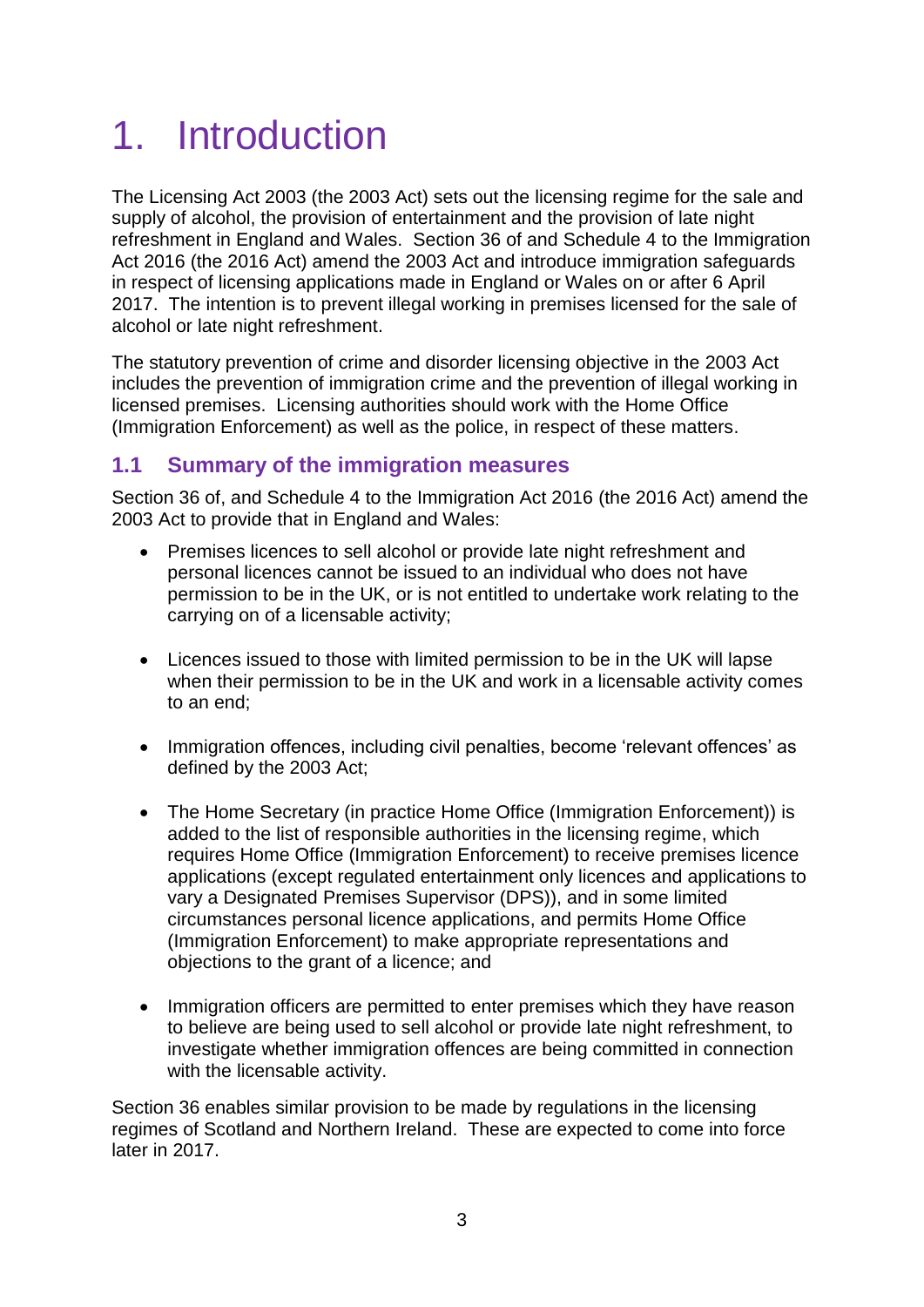## <span id="page-3-0"></span>**1.2 Purpose of this guidance**

This guidance is issued for use by licensing authorities in England and Wales. Equivalent guidance will be issued for the relevant licence issuing bodies in Scotland and Northern Ireland when the measures are implemented there.

It sets out what the immigration amendments to the 2003 Act mean for licensing authorities and the Home Office (Immigration Enforcement), which are, in summary:

- **Licensing authorities** are under a duty not to issue licences to individuals who do not have the required immigration permission to work in a licensable activity.
- **Home Office (Immigration Enforcement)** will undertake the role of a 'responsible authority' as defined in the 2003 Act. It will also use the power of entry under section 179 of the 2003 Act to investigate illegal working in premises engaged in licensable activities, working closely with licensing enforcement officers and the police.

## <span id="page-3-1"></span>**1.3 For whom is this guidance relevant?**

This guidance should be used by licensing authority staff responsible for the issue, suspension and revocation of premises licences for the sale of alcohol or late night refreshment, and personal licences.

This guidance applies to applications sent to licensing authorities on or after 6 April 2017.

The checking requirements are not retrospective. Licensing authorities do not have to check the immigration status of those people who already hold a licence which was issued before 6 April 2017, or whose licence was issued after 6 April 2017 further to an application sent to the licensing authority before this date. A postmark may be taken as acceptable evidence of the date of application.

## <span id="page-3-2"></span>**1.4 How should this guidance be used?**

1

The guidance sets out what licensing authorities need to know about their legal duty not to issue a licence to a person who is not permitted to hold one because of their immigration status. It sets out how licensing authorities should discharge this duty by conducting document checks, and on whom. It also explains the role of Home Office (Immigration Enforcement) in promoting the prevention of crime and disorder in licensed premises, including immigration crime and illegal working.

This guidance supplements the statutory guidance issued under section 182 of the Licensing Act 2003<sup>1</sup>.

<sup>&</sup>lt;sup>1</sup> https://www.gov.uk/government/publications/section-182-of-the-licensing-act-2003-amended-guidance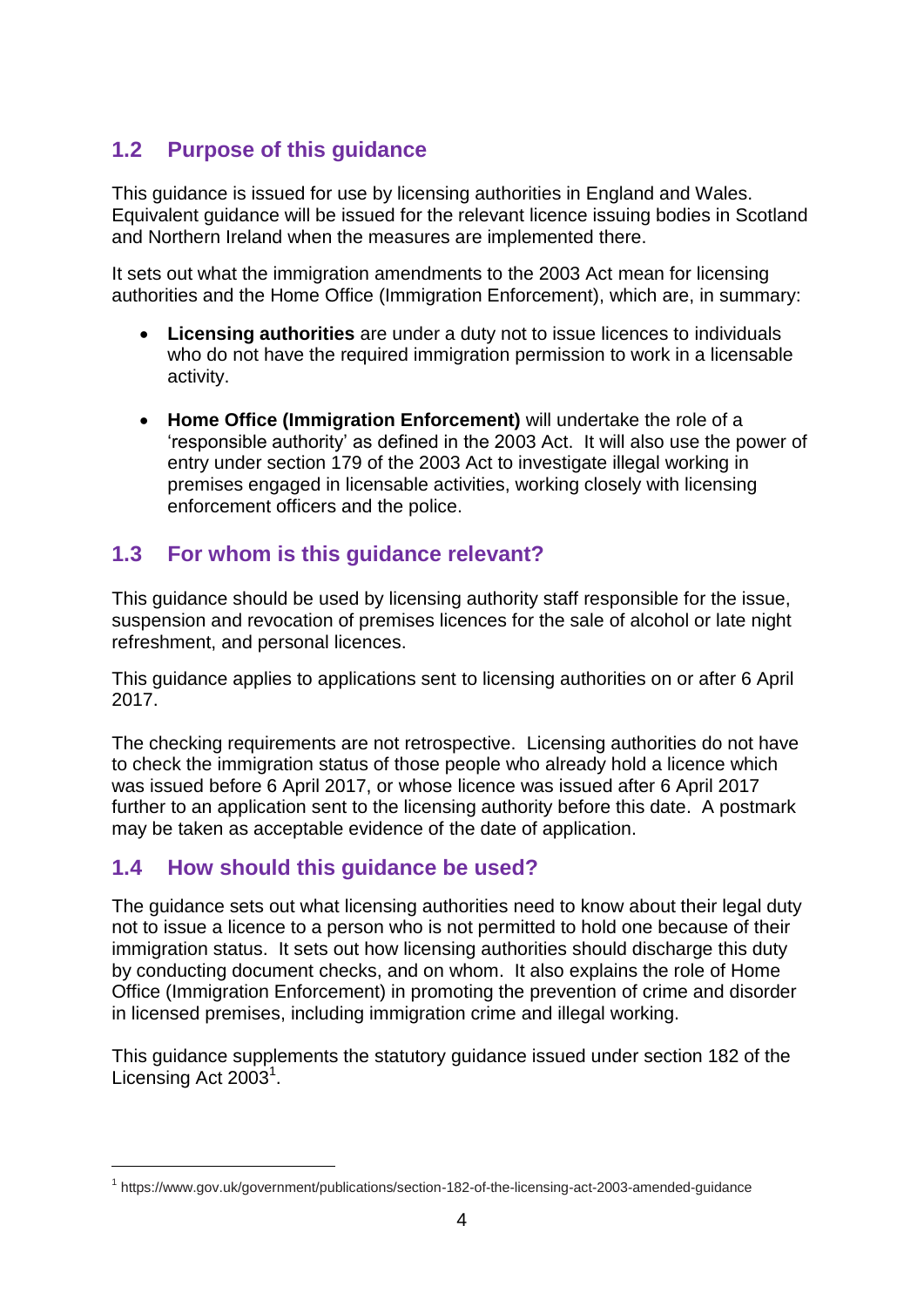## <span id="page-4-0"></span>**1.5 Types of licences affected by the provisions**

The provisions apply to premises licences for alcohol and late night refreshment, (but not entertainment only licences) and personal licences. Other types of authorisation under the 2003 Act (club premises certificate and temporary event notices (TEN)) are not covered. This is because there is little evidence of immigration abuse in respect of premises authorised under club premises certificates, and it would have been disproportionate to apply the requirements to TENs.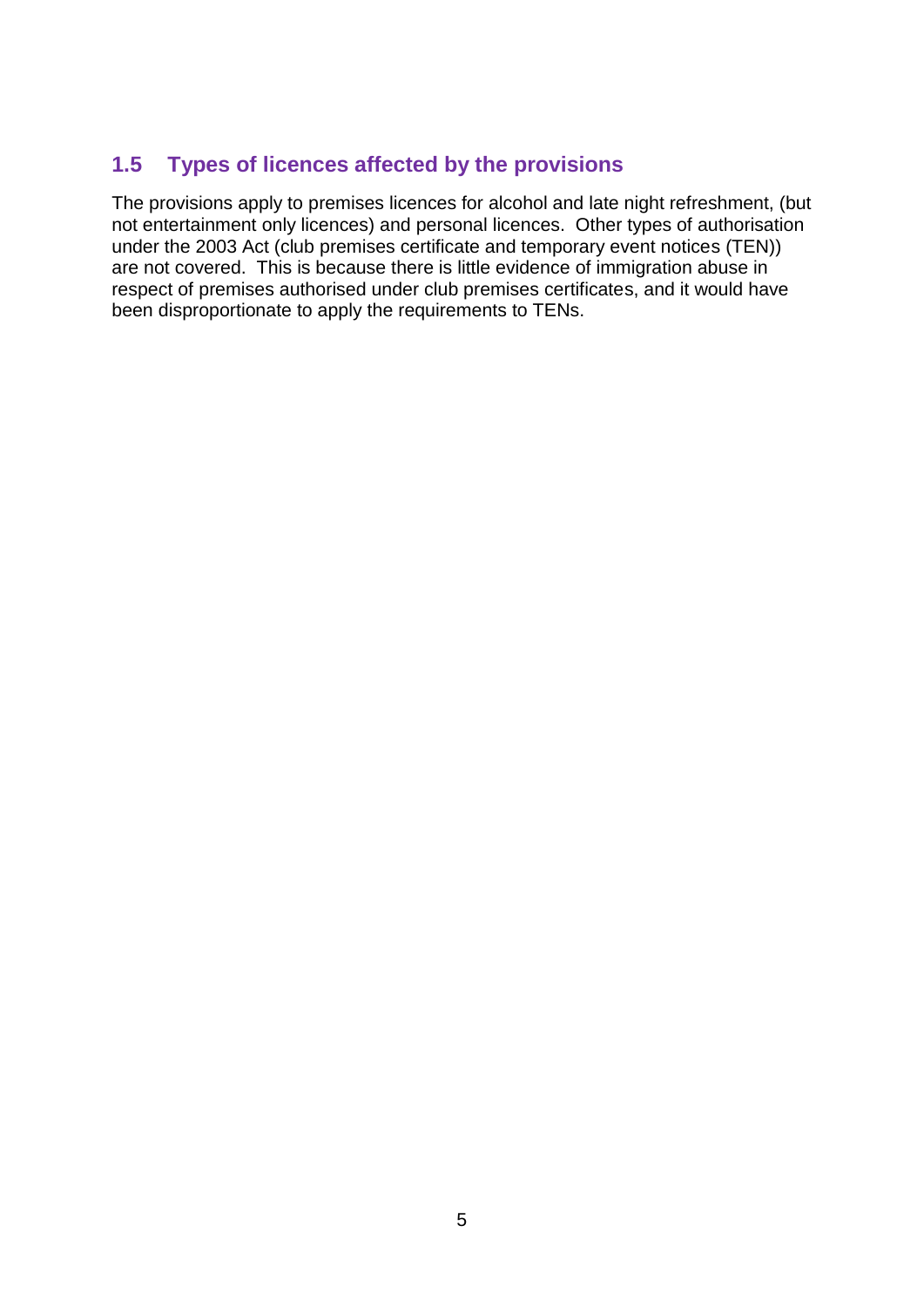# <span id="page-5-0"></span>2. Entitlement to work

## <span id="page-5-1"></span>**2.1 What does entitlement to work in a licensable activity mean?**

For an application<sup>2</sup> for a premises licence or a personal licence to be lawful and valid, it must be made by someone who is over the age of 18, and, if they are living in the UK, they must be entitled to be in the UK and to work in a licensable activity. Applicants who are not living in the UK are not required to be eligible to work in the UK to hold a personal or premises licence.

For the purpose of these provisions, an individual is disqualified from applying for a personal or premises licence if:

- (a) the individual requires leave (immigration permission) to enter or remain in the UK and has not been granted it, or
- (b) the individual has been granted such leave and the leave
	- is invalid,
	- has ceased to have effect (whether by reason of curtailment, revocation, cancellation, passage of time, or otherwise), or
	- is subject to a condition preventing the person from doing work relating to the carrying on of a licensable activity.

For applications made on or after 6 April 2017, a licensing authority must not issue a premises or personal licence to someone who lives in the UK and who is not entitled to work in a licensable activity. An application made by an individual without the entitlement to work in the UK is invalid and must be rejected.

In order to discharge their duty from 6 April 2017, licensing authorities must be satisfied that an applicant has the right to work in the UK and should require applicants to submit a copy of one of the documents listed at [Annex A](#page-19-0) to show that the applicant has permission to be in the UK and to undertake work in a licensable activity. Licensing authorities are therefore responsible for carrying out the check to ensure that the applicant is entitled to live in the UK and to work in a licensable activity.

Home Office (Immigration Enforcement) will receive all premises<sup>3</sup> and some personal applications. They will consider whether there are immigration offences or penalties – for example for the employment of illegal workers, which lead them to believe that to grant a licence in the circumstances, is, in the case of personal licences, likely to be prejudicial to the prevention of immigration crime or, in the case of premises licences, likely to undermine one of the licensing objectives – in the immigration context the prevention of crime is the most likely ground of objection.

<u>.</u>

 $2$  Refers to an application made by an individual, including partnerships where there is a joint and several liability between partnership individuals.

 $3$  Except applications to vary the DPS on a premises licence.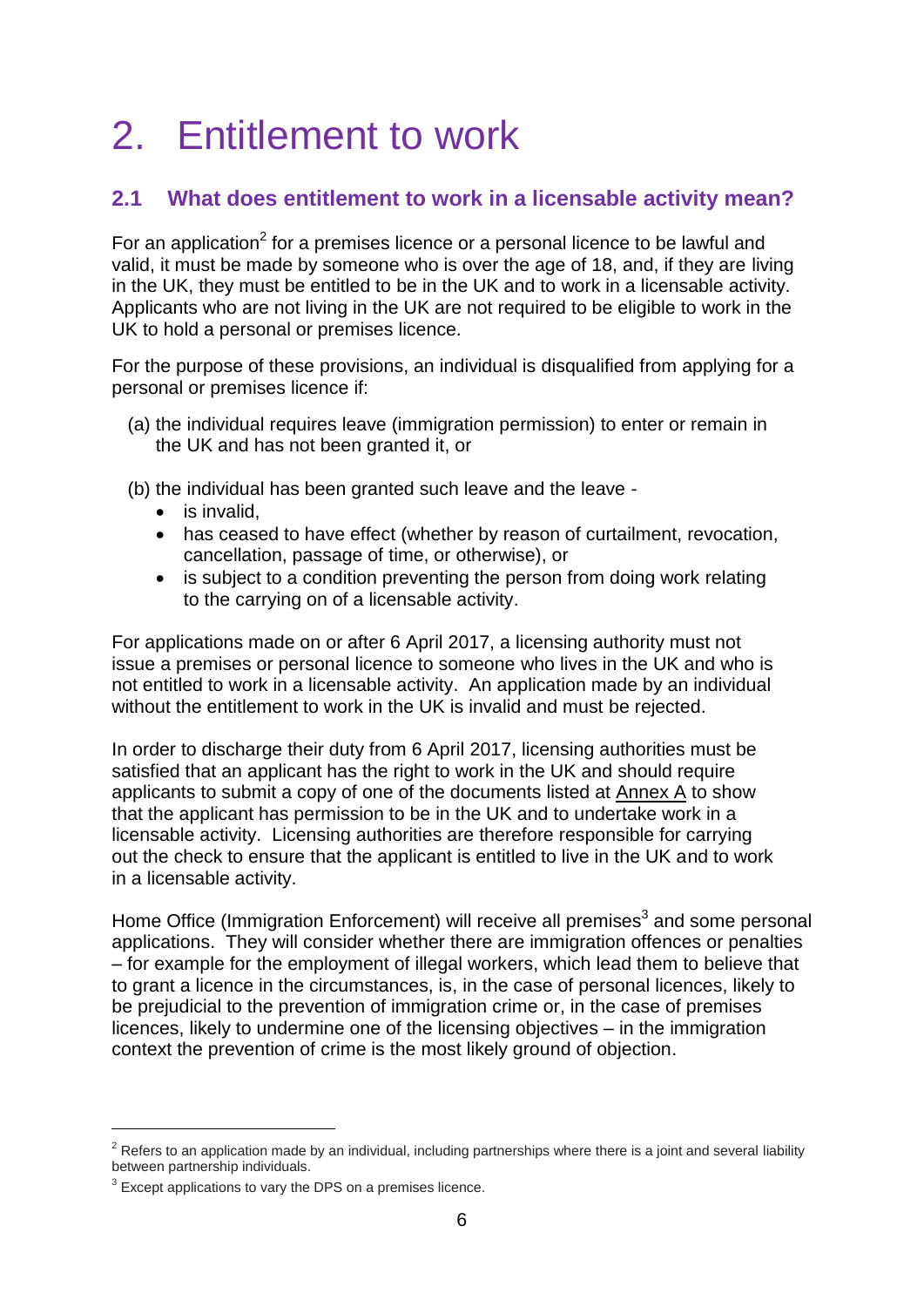Licensing authorities are not required to check the entitlement to work of the DPS. It is the employer's responsibility to ensure they are satisfied that the DPS is entitled to work (and is not subject to conditions preventing him or her from doing work relating to a licensable activity), and to check any documentation as appropriate. Similarly, applications to vary a premises licence to specify a new DPS do not need to be accompanied by documents demonstrating entitlement to work in the UK. Licensing authorities do not need to check the entitlement to work of the DPS and should not request documents demonstrating entitlement to work relating to the DPS.

The requirements to demonstrate immigration status are not retrospective. This means that a licensing authority does not need to check the immigration status of those individuals who already hold a licence which was issued before 6 April 2017, or who had applied for their licence before this date.

### <span id="page-6-0"></span>**2.2 Immigration information as part of the application**

The relevant licence application forms have been amended to contain a list of documents that licence applicants should provide, so that the licensing authority has the information necessary for the introduction of immigration checks as part of the licensing regime<sup>4</sup> with effect from 6 April 2017.

For applications made on or after this date, the applicant must provide their date of birth, their nationality and their residential address. Evidence of their entitlement to work in the UK should also accompany their application. The form includes a list of documents and a copy of one or more of these documents should be provided, as part of their application. These documents which demonstrate the applicant's entitlement to work in the UK are the same for personal and premises licence applications, and broadly the same as those for the existing requirements for the taxi and private hire vehicle licensing regime. They are based on existing prescribed document lists for checks undertaken by employers<sup>5</sup>.

Applicants may provide either clear photocopies or scanned copies of documents, which can either be in black and white or colour, and do not need to be endorsed as a copy of the original. Applicants should not be encouraged or required by licensing authorities to submit original documents. Copy documents are accepted because this is in line with the existing licensing regime which must provide for online applications and scanned documents, and therefore keeps additional burdens on businesses and licensing authorities to a minimum.

If an applicant fails to provide the appropriate documentation from which the licensing authority is satisfied that the individual, if living in the UK, is entitled to work, the licensing authority may request that the applicant submits further documentation. If the applicant fails to provide the appropriate documentation, the licence must not be granted.

<u>.</u>

<sup>&</sup>lt;sup>4</sup> The Licensing Act 2003 (Miscellaneous Amendments) Regulations 2017:

http://www.legislation.gov.uk/2017?title=licensing%20act%202003%20%28miscellaneous%20amendments%29 %20regulations

<sup>&</sup>lt;sup>5</sup> Acceptable documents for right to work checks are set out in the following regulations: The Immigration (Restrictions on Employment) Order 2007 and the Immigration (Restrictions on Employment) (Codes of Practice and Amendment) Order 2014.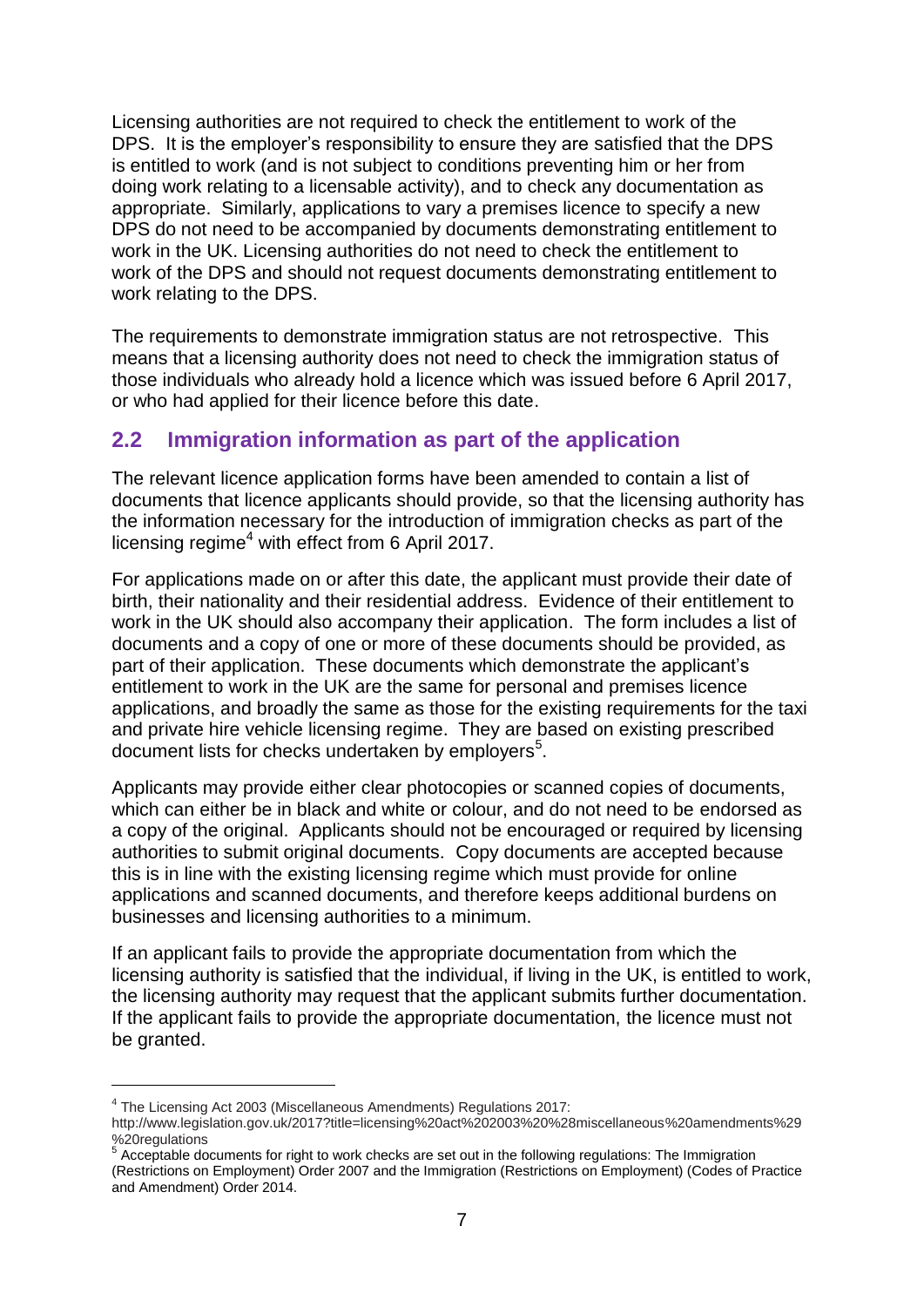The licence application forms include a clear warning that it is an offence to work illegally in the UK, and to employ individuals who do not have an entitlement to work. It also makes clear that an individual is not entitled to be issued with a licence if they are not entitled to live and work in the UK, or are subject to a condition preventing them from carrying on a licensable activity. Furthermore, a licence will become invalid if the individual to whom it has been granted ceases to be entitled to live and work in the UK.

The application form includes a clear warning about the requirement to be entitled to work in the UK. Under section 158 of the 2003 Act, it is a criminal offence to provide false information as part of the licence application, punishable on summary conviction with a fine of any amount.

## <span id="page-7-0"></span>**2.3 Ensuring equal treatment**

To ensure that licensing authorities do not discriminate against anyone, all licence applicants should be treated in the same way during the licence application process, including British citizens. This will also demonstrate a fair, transparent and consistent application process. Assumptions should not be made about a person's right to work in the UK or their immigration status on the basis of their nationality, ethnic origin, accent, the colour of their skin, or the length of time they have been living in the UK.

## <span id="page-7-1"></span>**2.4 Licensing authority assessment of entitlement to work**

It is the responsibility of the licensing authority to be satisfied that an individual's immigration status does not preclude them from holding a premises or personal licence to sell alcohol or late night refreshment.

In most cases, the licensing authority should be able to make the assessment that the applicant is entitled to work and is not disqualified from applying for a premises or personal licence. They will make this assessment on the basis of the information provided with the application, including the copy documents supplied.

In all cases where the licensing authority is satisfied that the applicant is a British citizen, they will be able to make the assessment that the applicant meets the 'entitlement to work' criteria.

Applicants are not required to provide original documents, and licensing authorities should not request them. Clear photocopies or scanned copies of documents are sufficient. The licensing authority will retain the document copies in accordance with its existing procedures for retaining licence applications.

The licensing authority must be satisfied that the applicant is entitled to work in the UK, but the licensing authority is not required to check that the document submitted by the applicant to demonstrate the right to work is genuine, or physically compare the photograph with the applicant in person. The licensing authority should establish whether or not an individual has a lawful immigration status in the UK or is prohibited from working because they are in the UK illegally or subject to a condition that prevents them from working in a licensable activity.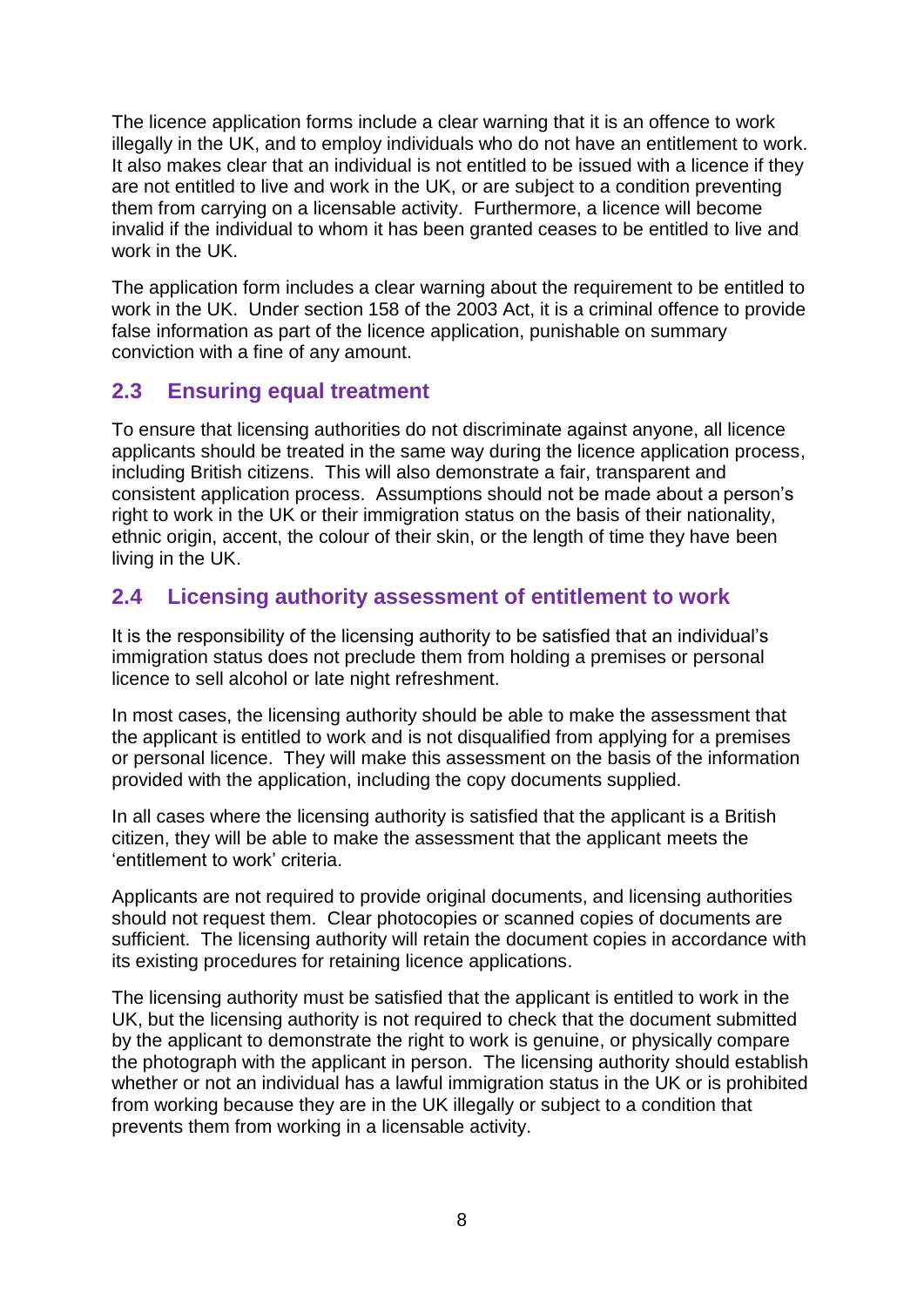Licensing authorities must conduct checks of entitlement to work on all individuals who apply for a premises licence $6$ , including where there is more than one individual applicant, including partnerships where there is joint and several liability.

Licensing authorities are not required to carry out immigration checks on the following:

- the DPS named on an application for a premises licence;
- applications to vary the DPS on a premises licence;
- applications from those who do not live in the UK (where this is clear from the information in the application form (residential address) and in supporting documentation)
- applications from those applying for a premises licence as a limited company, limited liability partnership, or anyone applying pursuant to a function or on behalf on an organisation listed in section 16(1)(b)-(h) of the 2003 Act.

When a licensing authority determines that an application is invalid, it is not required to notify Home Office (Immigration Enforcement). However, licensing authorities may choose to inform the Central Team by email to prevent them from receiving representations from Home Office Immigration Enforcement in respect of applications which have already been rejected.

## <span id="page-8-0"></span>**2.5 Checking with the Home Office**

1

An immigration status check may be made by the licensing authority contacting the Home Office's Status, Verification, Evidence and Checking (SVEC) Unit – formerly called the Evidence and Enquiry Unit, using a standard pro-forma. This service is exactly the same as the existing service available to licensing authorities conducting checks in relation to taxi and private hire vehicle licensing. Home Office Local Partnership Managers can provide licensing authorities with the contact details and the pro-forma for the SVEC Unit. The Unit will send a response to an enquiry within 10 working days.

It will only be necessary to contact the SVEC Unit in the following circumstances to verify that someone has the right to hold a premises or personal licence:

- (i) the applicant provides a copy of a Certificate of Application which is less than six months old and indicates that work is permitted; or
- (ii) the applicant has provided reasonable evidence that they have an outstanding application for permission to remain in the UK with the Home Office which was made before their previous immigration leave expired, such as a Home Office acknowledgement letter or proof of postage or reasonable evidence that they have an appeal or administrative review pending against the Home Office decision, such as a reference number.

 $6$  The exceptions are where there is evidence that the applicant is not ordinarily resident in the UK, or the application is vary the Designated Premises Supervisor.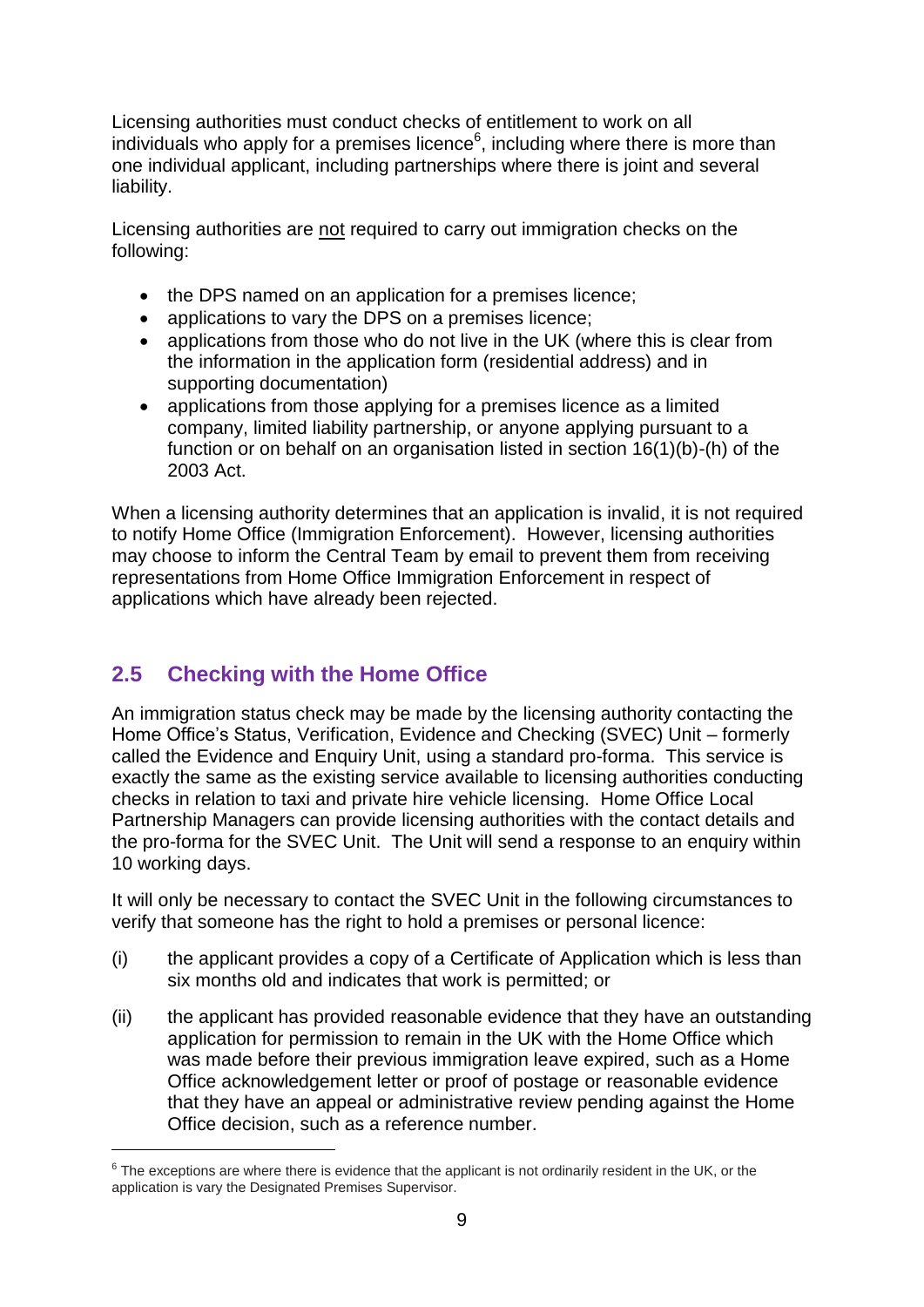In these two circumstances only, the SVEC Unit will confirm the individual's immigration status, in order that the licensing authority may decide whether the applicant is entitled to a licence.

Assistance on this process may be obtained from Local Partnership Managers, or by email [I&SDLPMSsupportTeam@homeoffice.gsi.gov.uk. In](mailto:I&SDLPMSsupportTeam@homeoffice.gsi.gov.uk.%20%20In) most circumstances, a Local Partnership Manager or local Immigration, Compliance and Enforcement (ICE) team will be the first point of contact for licensing authorities.

The licence application form makes clear that documentary evidence of immigration status should accompany the application. The list of documents is contained in the form. If this documentary evidence is absent, the licensing authority may wish to contact the applicant to request this information, in accordance with its usual procedures. In the event that the requested information is not provided, the licensing authority should determine that the immigration requirements have not been met and reject the application.

### <span id="page-9-0"></span>**2.6 Time-limited immigration permission to work**

Where an applicant's permission to work in the UK is time-limited, the licensing authority may issue a licence for an indefinite period, but the licence will become invalid when the immigration permission expires. This is set out in the licence application forms. The individual's entitlement to work in the UK may be extended or made permanent by the Home Office, and granting the licence for an indefinite period prevents the licence holder from having to re-apply for a new licence. In the event that the Home Office cuts short or ends a person's immigration permission (referred to a curtailment or revocation), any licence issued further to an application made on or after 6 April 2017 will automatically lapse. The licensing authority is under no duty to carry out on-going immigration checks to see whether a licence holder's permission to be in the UK has been brought to an end.

Home Office (Immigration Enforcement) will seek to inform the licensing authority of any individual whose immigration permission has been curtailed or revoked, so that the licensing authority can take any necessary action. Such a person may apply to transfer the licence to another person. That person must not be disqualified by their immigration status. Home Office (Immigration Enforcement) will receive a copy of that transfer application.

For most non-European Economic Area nationals granted immigration permission to be in the UK, the document most likely to be seen to demonstrate right to work is the biometric residence permit (BRP). Migrants overseas who are granted permission to enter the UK for more than six months are issued with a vignette (sticker) in their passport, which is valid for 30 days, to enable them to travel to the UK, where they collect their BRP. Following their arrival, they have 10 days or until the vignette expires (whichever is later) to collect their BRP. It is unlikely that an individual will make a licence application before they have collected their BRP. The 30 day vignette demonstrates evidence of right to work, however, it is preferable to check the applicant's BRP. Following receipt of an application with a 30 day vignette, licensing authorities may request, as part of existing procedure, further supporting documents; i.e. the BRP.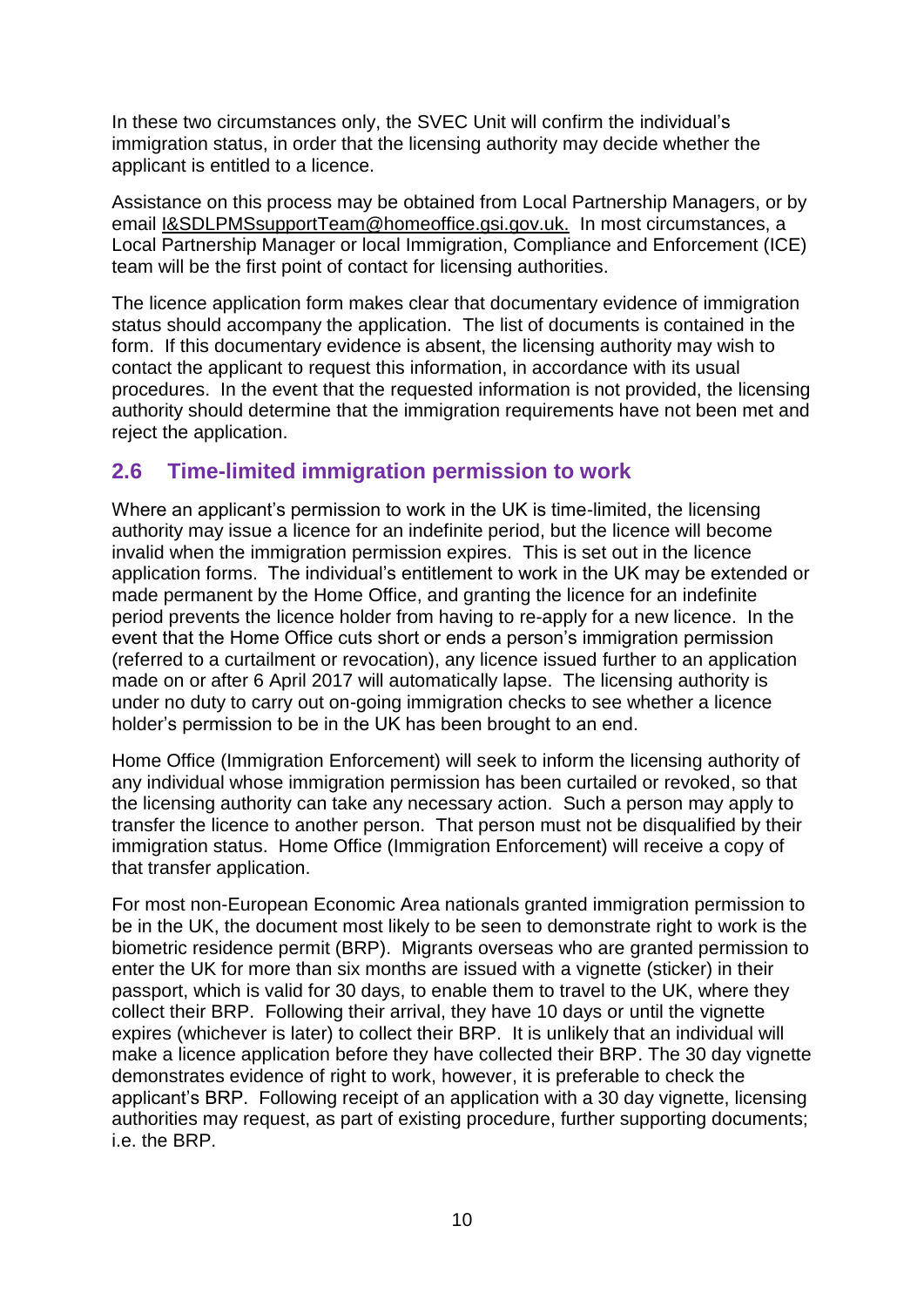If a licensing authority receives an application for a licence from an individual whose immigration status is valid at the point they make the application, but whose leave expires before the licensing authority has considered it, the application must be refused. If, during this time, the applicant extends their immigration permission to be in the UK and work, they may submit a new licence application and supporting valid evidence of their immigration status.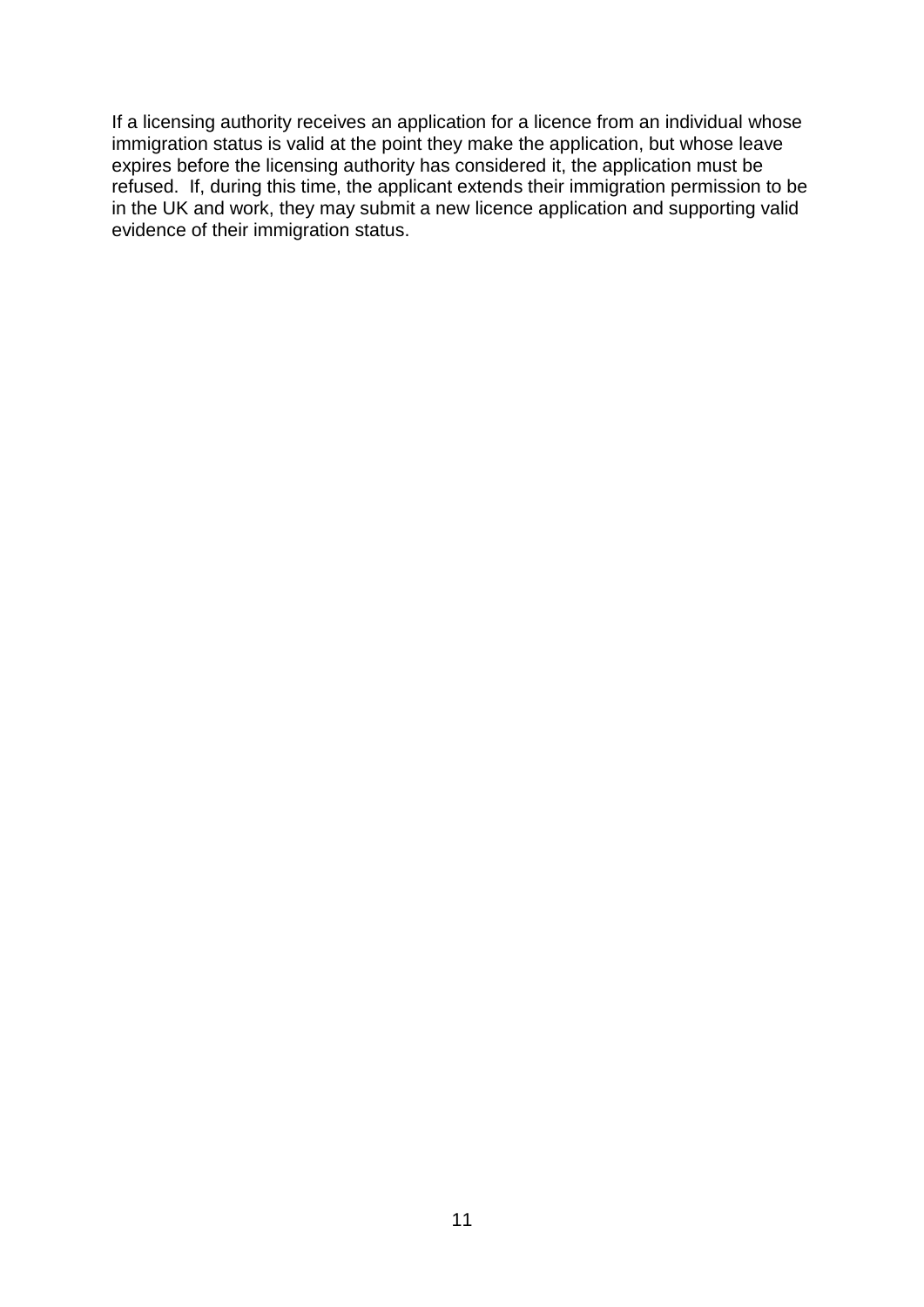# <span id="page-11-0"></span>3. Home Office as a responsible authority

The Immigration Act 2016 makes the Secretary of State a responsible authority in respect of premises licensed to sell alcohol or late night refreshment with effect from 6 April 2017. In effect this conveys the role of responsible authority to Home Office (Immigration Enforcement) who exercises the powers on the Secretary of State's behalf.

When Home Office (Immigration Enforcement) exercises its powers as a responsible authority, it will do so in respect of the prevention of crime and disorder licensing objective because it is concerned with the prevention of immigration crime in connection with licensed premises.

In addition to its function as a responsible authority in respect of premises licences, Home Office (Immigration Enforcement) has a similar role to the police in respect of its ability to intervene in respect of personal licences.

Licence applications for alcohol and late night refreshment submitted on or after 6 April 2017 must be sent to the Home Office (Immigration Enforcement).

### <span id="page-11-1"></span>**3.1 Home Office contact details**

Home Office (Immigration Enforcement) has established a Central Team to handle the receipt of licence applications.

Postal licence applications will be copied by the applicant to Home Office (Immigration Enforcement) as a responsible authority in the usual way. The licensing authority should add Home Office (Immigration Enforcement) to its existing list of responsible authorities and provide the following address on its website. This will also feature on gov.uk:

**Alcohol Licensing Team Lunar House 40 Wellesley Road Croydon CR9 2BY**

Email licence applications will be forwarded by the licensing authority to Home Office (Immigration Enforcement) as a responsible authority:

#### **[Alcohol@homeoffice.gsi.gov.uk](mailto:Alcohol@homeoffice.gsi.gov.uk)**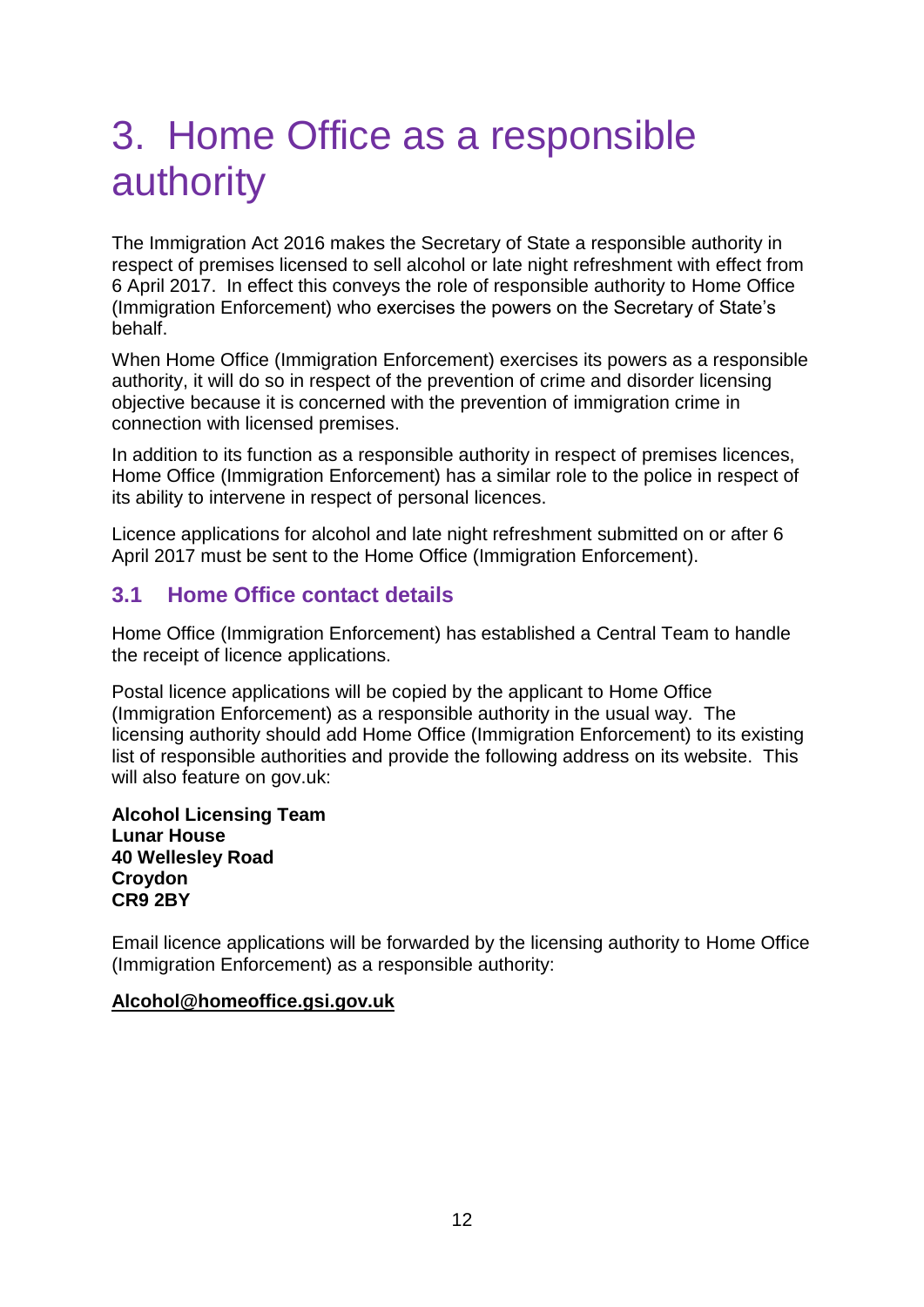## <span id="page-12-0"></span>**3.2 Licence applications to be sent to Home Office (Immigration Enforcement)**

Home Office (Immigration Enforcement) will receive notification of the following:

#### (i) **Premises licences for the sale of alcohol or late night refreshment**:

- all applications for premises licences for the sale of alcohol and/or late night refreshment
- all applications to transfer the above<sup>7</sup>
- applications to vary a premises licence, except to vary the DPS<sup>8</sup>
- applications for minor variations considered by the licensing authority to require consultation with Home Office (Immigration Enforcement) (for example, removal or alteration of a relevant condition on a premises licence)
- all interim authority notices.

#### **Personal licences for the sale of alcohol**

• all personal licence applications which include a declaration of an unspent conviction for a relevant offence or a foreign offence, as set out in Schedule 4 of the 2003 Act and all personal licence applications which declare a civil immigration penalty.

### <span id="page-12-1"></span>**3.3 What are 'relevant offences'?**

<u>.</u>

Relevant offences are defined within the 2003 Act. Further to amendments introduced by the Immigration Act 2016, they now specifically include immigration offences. Civil penalties received for immigration matters are treated in the same way as relevant offences.

Licensing authorities are required to notify Home Office (Immigration Enforcement) of a personal licence applicant when an applicant declares that they have been required to pay an immigration penalty or convicted of an immigration offence, or a foreign offence comparable to an immigration offence. The Home Office may object to an application on the grounds that granting the personal licence would be prejudicial to the prevention of illegal working in licensed premises.

As with objections from the police, the applicant is entitled to a hearing if the Home Office (Immigration Enforcement) objects to the personal licence application on the grounds of the prevention of illegal working where the applicant has an unspent conviction for a relevant immigration offence received on or after 6 April 2017, or has been required to pay an immigration penalty on or after 6 April 2017<sup>9</sup>. If the police or

 $^7$  Home Office (Immigration Enforcement) may object exceptionally where there is evidence that the business or individuals seeking to hold the licence, or businesses or individuals linked to such persons, are involved in crime (or disorder) or employing illegal workers.

 $8$  See Section 37 of the Licensing Act 2003. Applications must be sent to the licensing authority and police only. Applications to vary a DPS include a declaration that the proposed DPS is eligible to work in the UK. It is the employer's responsibility to ensure that the DPS is entitled to work (and is not subject to conditions preventing him or her from doing work relating to a licensable activity), and to check any prescribed documentation.

 $9$  Offences added to the list of relevant offences with effect from 6 April 2017 and civil immigration penalties may only be taken into consideration for grant, revocation and suspension of personal licences if the conviction was received on or after 6 April 2017, or they were required to pay a penalty after this date. Offences and penalties which pre-date 6 April 2017 may be considered in relation to premises licences.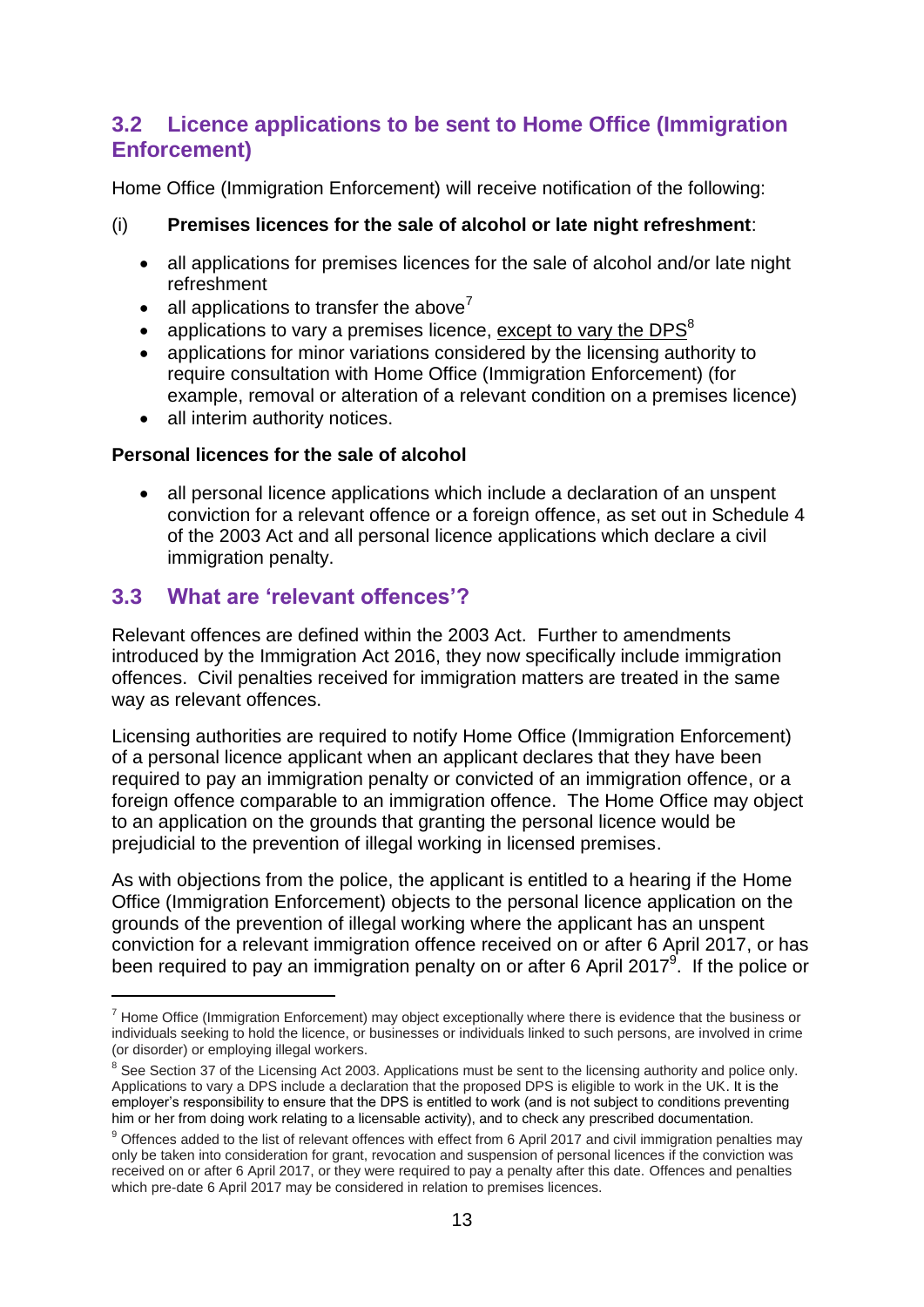Home Office (Immigration Enforcement) do not issue an objection notice and the application otherwise meets the requirements of the 2003 Act, the licensing authority must grant it.

## <span id="page-13-0"></span>**3.4 Home Office (Immigration Enforcement) consideration**

Home Office (Immigration Enforcement) will be acting as a responsible authority under the prevention of crime and disorder licensing objective, which includes preventing immigration crime in respect of premises licences (except for regulated entertainment only).

It will consider whether there are immigration offences or penalties – for example for the employment of illegal workers, which lead it to believe that to grant a licence in the circumstances, is likely to be prejudicial to the prevention of immigration crime.

The Central Team will not consider the applicant's immigration status, as this will be considered by the licensing authority.

#### Home Office (Immigration Enforcement) will take into account the following:

Whether the applicant:

- (i) has been convicted of an offence of employing an illegal worker under section 21 of the Immigration, Asylum and Nationality Act 2006 the 2006 Act); or
- (ii) has been required to pay a penalty, in particular:

(a) a penalty under section 15 of the 2006 Act during the last three years ending on the date of the licence application; or

- (b) a penalty at any time which they have failed to pay; or
- (iii) has been convicted of an offence under any of the Immigration Acts.

If appropriate, Home Office (Immigration Enforcement) will consider whether to request that conditions be attached to the licence. This will be the case where the conditions are considered appropriate to promote the licensing objective of preventing crime and disorder, including preventing immigration crime and illegal working in licensed premises.

Conditions that are considered appropriate for the prevention of illegal working in licensed premises may include mandating a premises licence holder to undertake right to work checks on all staff employed at the licensed premises, and requiring that a physical copy of any document checked as part of a right to work check is retained at the licensed premises, or a digital copy be immediately accessible from the premises.

## <span id="page-13-1"></span>**3.5 Home Office (Immigration Enforcement) representations**

In the event that Home Office (Immigration Enforcement) considers it appropriate to make representations in the case of a premises licence application or to object to the grant of a personal licence, it will do so by email and using a standard form.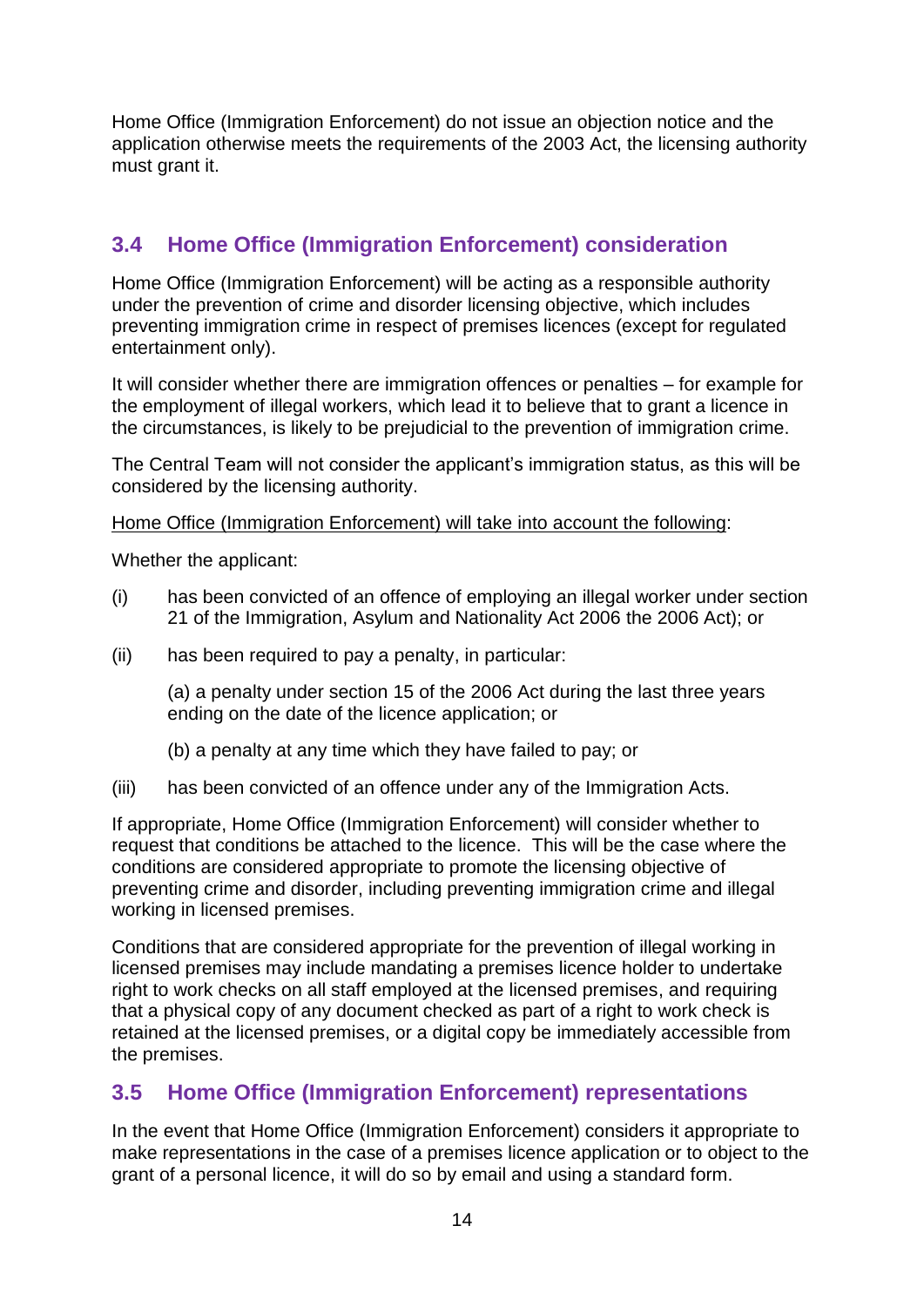Home Office (Immigration Enforcement) will not submit a response to the relevant licensing authority where it does not wish to intervene in an application.

## <span id="page-14-0"></span>**3.6 Licensing hearings and appeals**

Home Office (Immigration Enforcement) will assist a licensing authority in respect of applications in which it has made representations, including participation in a hearing if this is required. The Central Team will be the point of contact for licensing authorities at any point before a hearing. At a hearing, Home Office (Immigration Enforcement) will usually be represented by a member of an Immigration, Compliance and Enforcement Team. Their attendance will be decided on a case by case basis, and the licensing authority will be informed in advance. The licensing authority is requested to notify Home Office (Immigration Enforcement) of the outcome of applications in which it has submitted representations.

When appeals are made to a magistrates' court against a decision of a licensing authority, the court is not permitted to consider any question as to whether an individual should be, or should have been granted leave to enter or remain in the UK; or an individual has, after the date of the decision being appealed against, been granted leave to enter or remain in the UK. In the case of the latter, it is open to the individual to make a further licence application.

Home Office (Immigration Enforcement), in common with other responsible authorities, may appeal against a decision about the grant or variation of a licence where it has objected or made representations.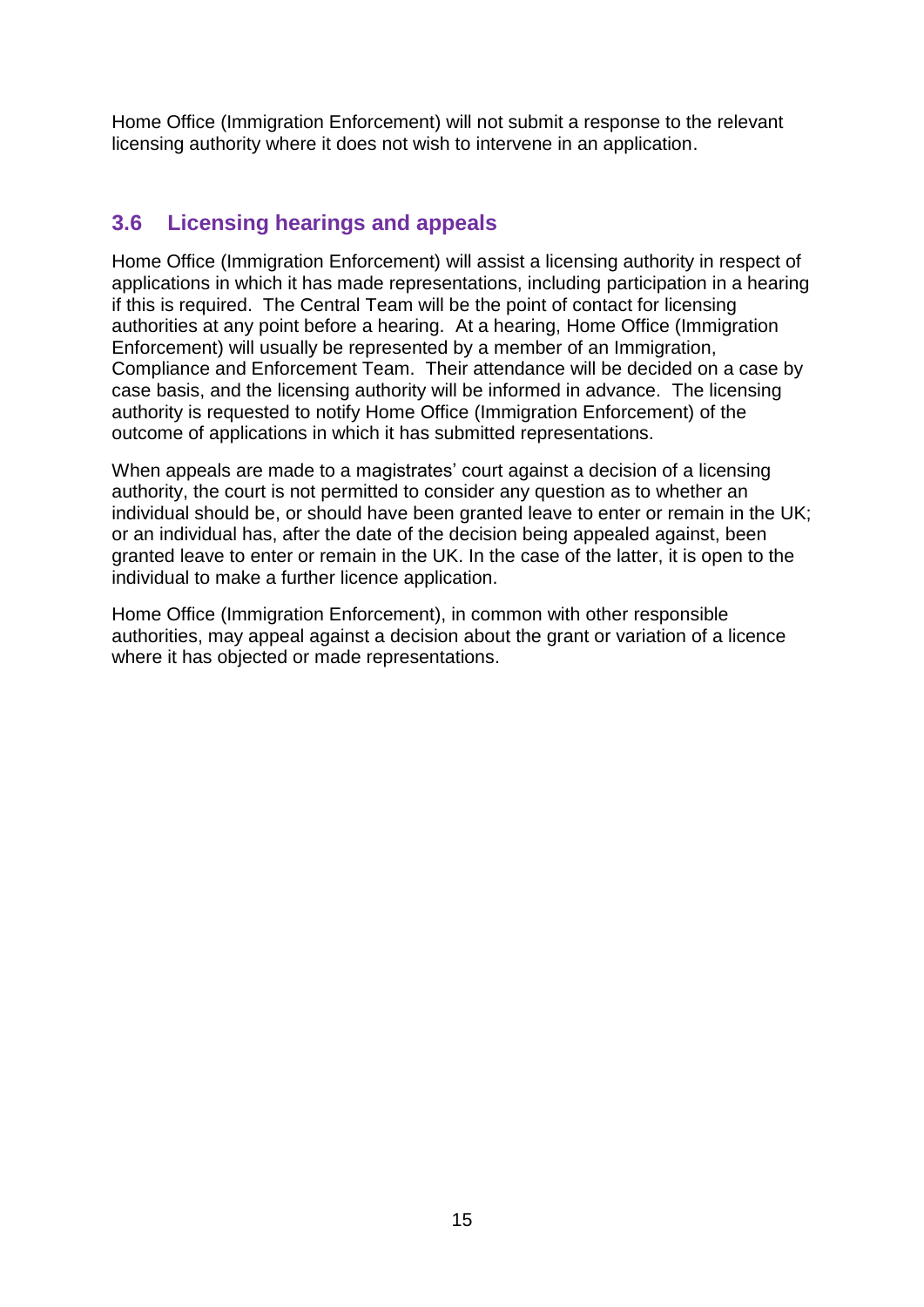# <span id="page-15-0"></span>4. Ending a licence

## <span id="page-15-1"></span>**4.1 Request for a review on immigration grounds**

Home Office (Immigration Enforcement) may request that a licensing authority reviews an existing licence where it has concerns relating to the licensing objective of preventing crime and disorder, including immigration crime and preventing illegal working in licensed premises. This can include licences issued further to an application made before 6 April 2017.

Such a request is likely to follow:

<u>.</u>

- (i) an enforcement operation or instance of data sharing that identifies an offence under any of the Immigration Acts is suspected of being committed in connection with the carrying on of the licensable activity and/or a breach of the immigration conditions on the licence<sup>10</sup>; or
- (ii) the issue of a civil penalty which is not cancelled following an objection or appeal; or
- (iii) the identification of a licence holder whose immigration status no longer permits them to work in the UK and whose licence was issued before 6 April (and therefore does not lapse automatically) (see below).

In the case of (iii), disqualification by reason of immigration status, requesting a review is relevant where a licence was issued further to an application made before 6 April 2017, as these licences will not automatically lapse when the licence holder no longer has lawful status – see [4.3](#page-16-1) below. The onus will be on Home Office (Immigration Enforcement) to inform the relevant licensing authority and request a review of the licence.

When reviewing a licence, the licensing authority will take action that is appropriate to ensure the promotion of the crime prevention objective which may include the prevention of illegal working in the licensed premises. It is envisaged that licensing authorities, the police, Home Office (Immigration Enforcement) and other law enforcement agencies will use the review procedures effectively to deter illegal working and crime.

Where reviews arise and the licensing authority determines that the crime prevention objective is being undermined through the premises being used to further crimes, including immigration crime, the licensing authority may consider revocation of the licence – even in the first instance. This includes where the licence holder lives in the UK and does not have immigration permission to be in the UK and to undertake a licensable activity. Paragraph 11.27 of the statutory guidance issued under section

 $10$  Offences and civil immigration penalties added to the list of relevant offences with effect from 6 April 2017 may only be taken into consideration (for grant, revocation and suspension of personal licences) if the conviction was received on or after 6 April 2017, or they were required to pay a penalty on or after this date. Licensing authorities may revoke/suspend personal licences as long as the conviction was received on or after 6 April 2017. Only magistrates' courts can order the forfeiture or suspension of personal licences for convictions received prior to 6 April.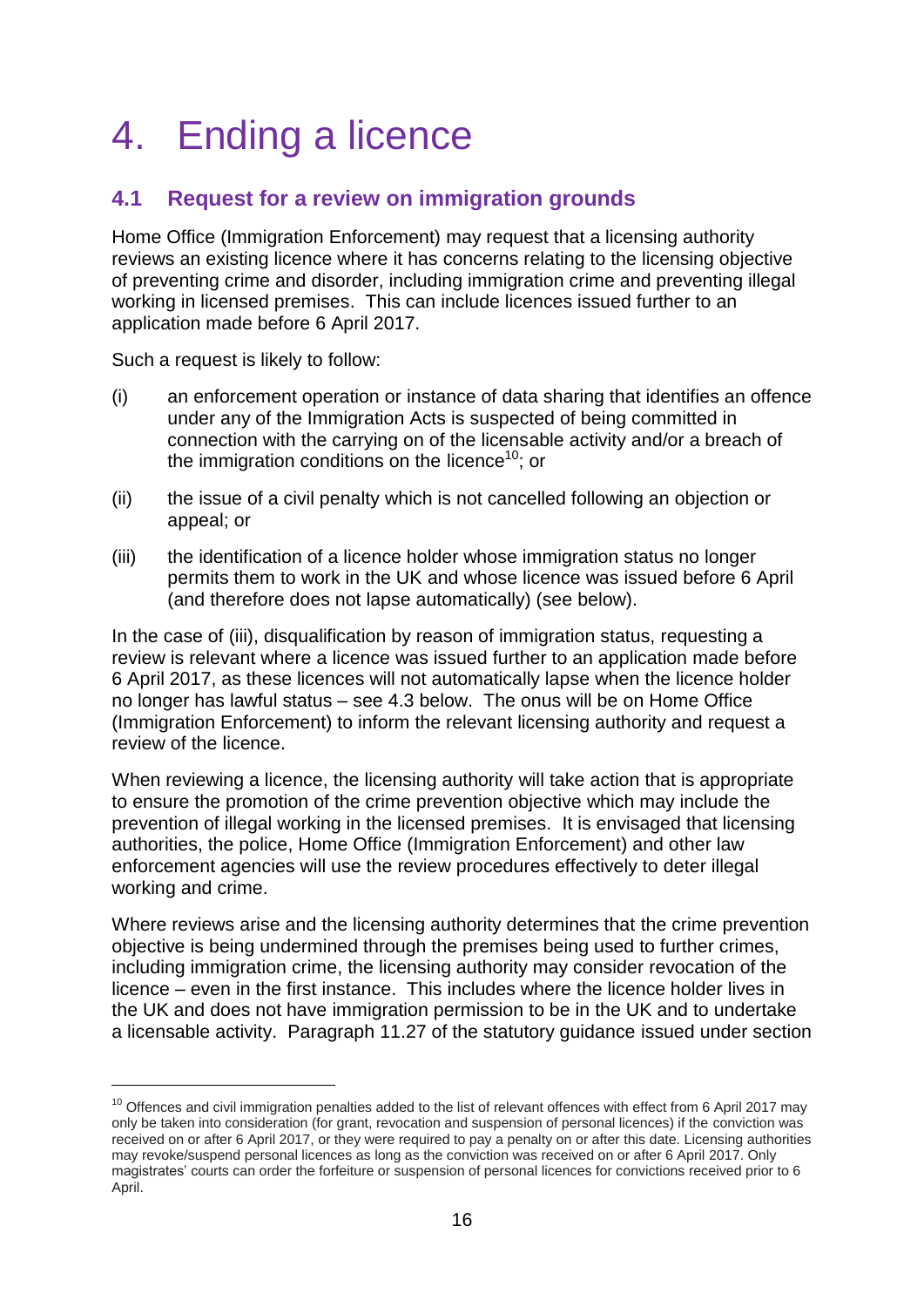182 of the Licensing Act 2003 includes illegal working as an example of criminal activity that should be considered particularly seriously.

## <span id="page-16-0"></span>**4.2 Review following notification of a compliance order**

In addition, the licensing authority must review a premises licence if the premises to which it relates was made the subject of a compliance order to prevent illegal working, as set out in section 167(1A) of the Licensing Act 2003, as amended by paragraph 18 of Schedule 6 of the Immigration Act 2016.

When the licensing authority receives notice from a magistrates' court $11$  that it has issued a compliance order:

- $\bullet$  the licensing authority has 28 days to determine the licence review the determination must be made before the expiry of the 28th day after the day on which the notice is received;
- the hearing must be held within ten working days, the first of which is the day after the day the notice from the magistrates' court is received; and
- notice of the hearing must be given no later than five working days before the first hearing day (there must be five clear working days between the giving of the notice and the start of the hearing).

## <span id="page-16-1"></span>**4.3 Where a licence lapses**

1

A personal licence is always granted for an indefinite duration, and a premises licence will generally run indefinitely. However, it will lapse if the holder of the licence (who is an individual living in the UK) that was granted in respect of an application which was made on or after 6 April 2017 ceases to be entitled to work in the UK. This could be because their permission to be in the UK has time-expired or because the Home Office has brought it to an end (for example, the Home Office has curtailed their permission to live and work in the UK).

The licensing authority is not under a duty to carry out on-going immigration checks to see whether a licence holder's permission to be in the UK has been brought to an end. Similarly, the amended 2003 Act does not place a duty on the licensing authority to withdraw or revoke the licence if this occurs, however, it should take appropriate action where it is informed that a licence holder's permission to be in the UK has been brought to an end. The migrant will be aware when their time-limited permission has come to an end and the Home Office will inform them if their permission to be in the UK is curtailed or revoked. If the individual is subsequently granted permission to work in the UK and wishes to once again hold a licence, they must make an application for a new licence.

Home Office (Immigration Enforcement) will seek to inform the licensing authority when they identify a licence holder whose permission to be in the UK has come to an end, so that the licensing authority can take any appropriate action. Such a person

<sup>&</sup>lt;sup>11</sup> The licensing authority review is triggered by notification from a magistrates' court. A request by Home Office (Immigration Enforcement) is not required, but may also be received.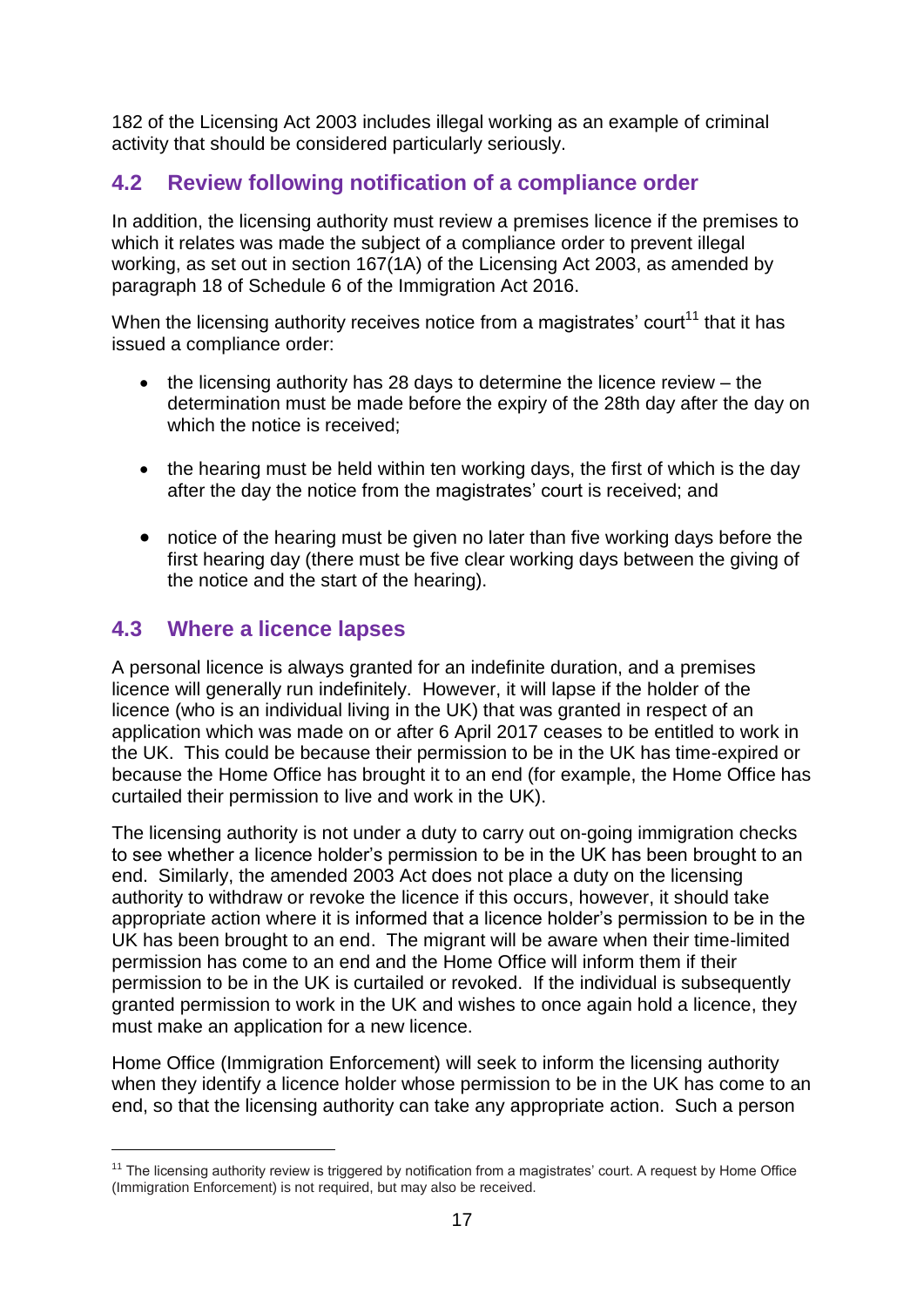may apply to transfer a premises licence to another person. However, that person must not themselves be disqualified by reason of their immigration status from holding a licence.

Licences issued further to applications made on or after 6 April lapse if the holder no longer has immigration permission to live and work in a licensable activity. In the event that they apply for and are granted further immigration permission that allows them to hold a licence, status, they must make a new application and licensing authorities need to carry out the immigration check as normal. There is no provision for the earlier licence to be reinstated. Licence holders with limited immigration permission are aware when this expires and will be informed by the Home Office if it is ended sooner. They may make an application to transfer their licence before their immigration permission ends.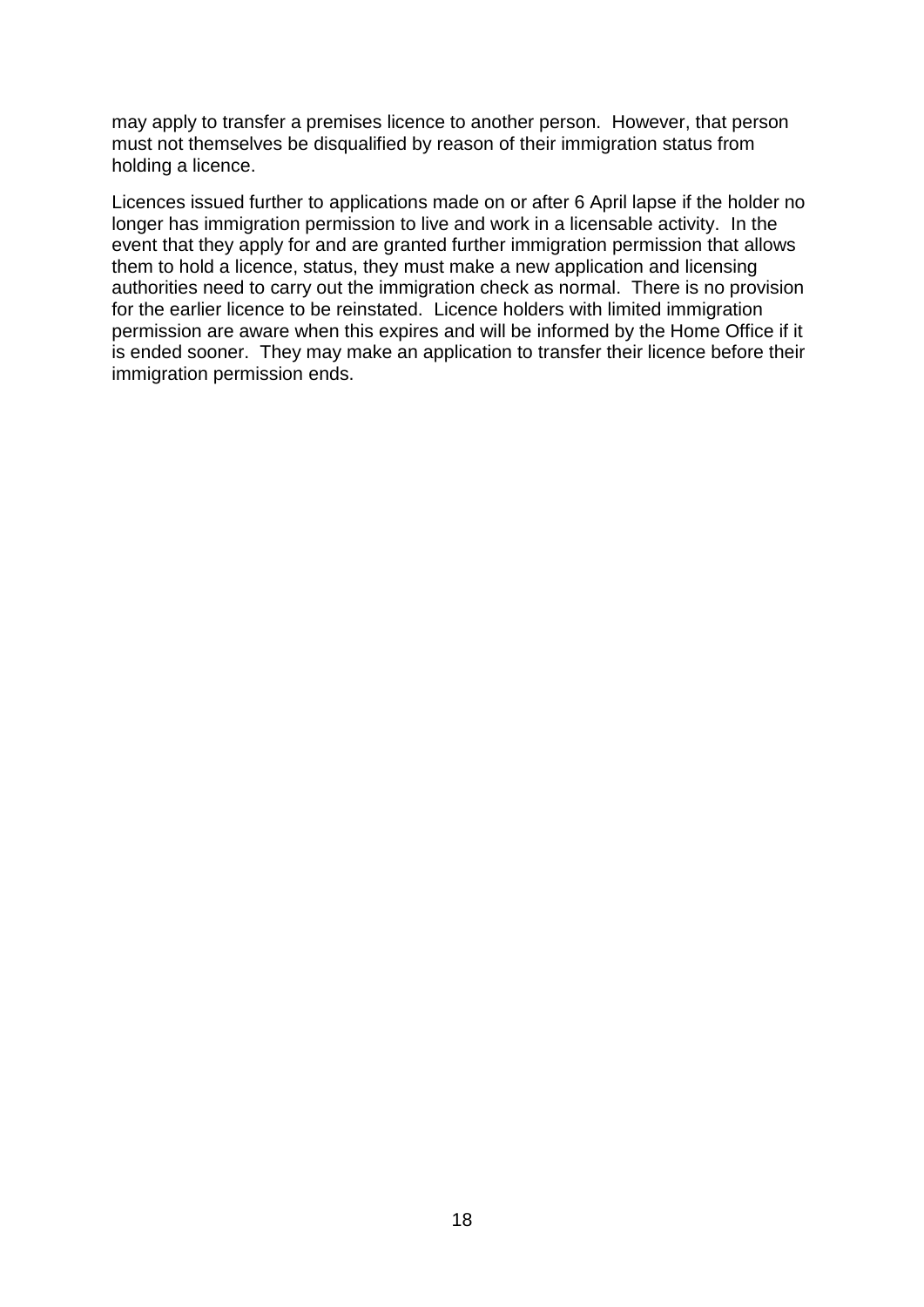# <span id="page-18-0"></span>**5. Enforcement and rights of entry**

Section 179 of the Licensing Act 2003 in relation to rights of entry to investigate licensable activities has been amended by the 2016 Act so that, where an immigration officer has reason to believe that any premises is being used for the sale of alcohol or provision of late night refreshment, the officer may enter the premises without a warrant, with a view to seeing whether an offence under any of the Immigration Acts is being committed in connection with the carrying on of these licensable activities.

Immigration officers, like police officers, are not authorised persons within the 2003 Act, but they are separately empowered by the Act to carry out their duties. The effect is to facilitate joint enforcement operations with licensing enforcement officers, and other bodies that inspect workplaces for compliance. The power of entry may also be used by Immigration, Compliance and Enforcement (ICE) teams operating on their own, to investigate illegal working following receipt of intelligence on premises they have reason to believe are being used for a licensable activity.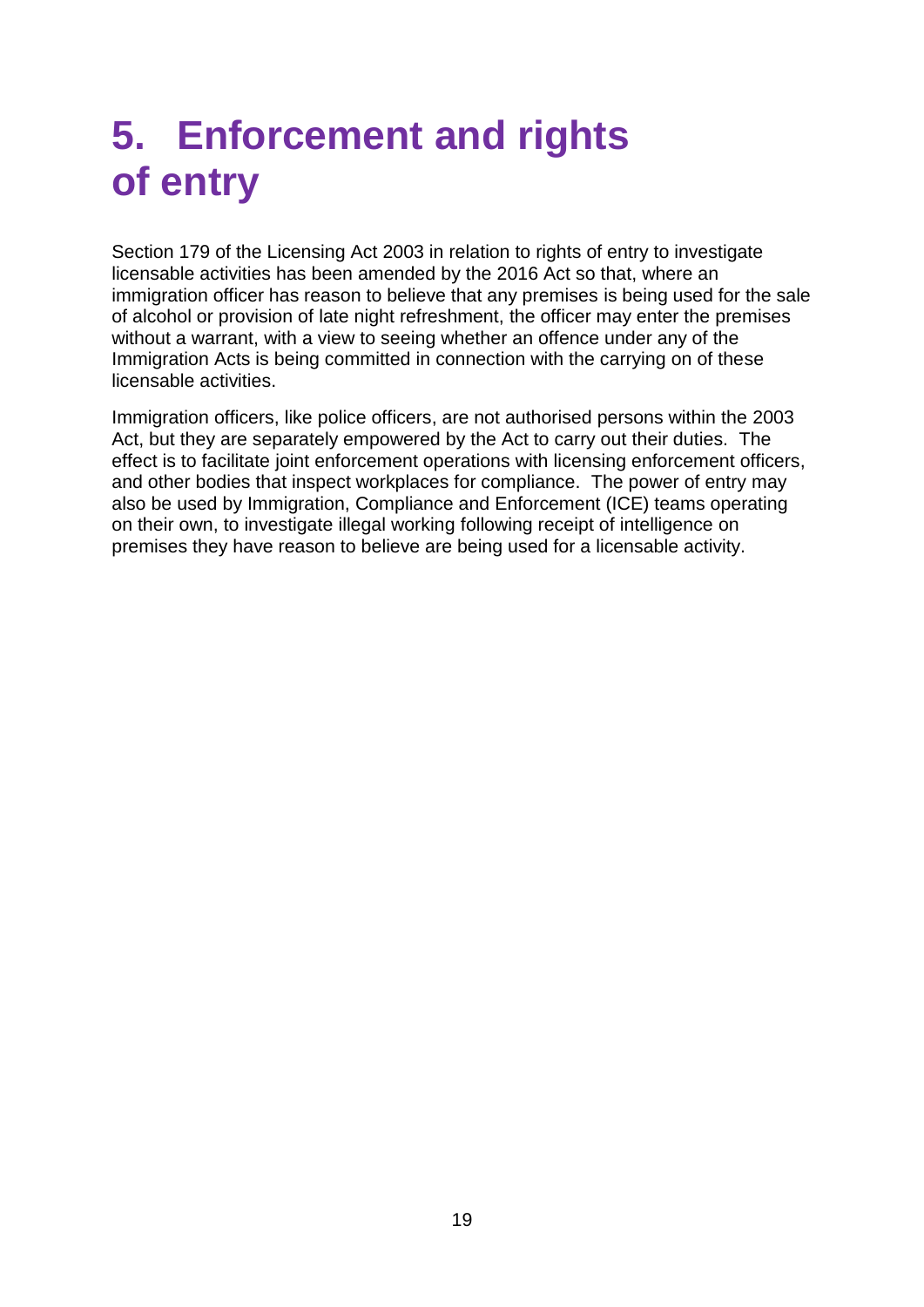### <span id="page-19-0"></span>**List of acceptable documents to show entitlement to work**

Applicants must demonstrate that they have the right to work in the UK and are not subject to a condition preventing them from doing work relating to the carrying on of a licensable activity. They do this by providing with their application, copies or scanned copies of the following documents (which do not need to be certified):-

- An expired or current passport showing the holder, or a person named in the passport as the child of the holder, is a British citizen or a citizen of the UK and Colonies having the right of abode in the UK. See [note](#page-21-0) below about which sections of the passport must be provided.
- An expired or current passport or national identity card showing the holder, or a person named in the passport as the child of the holder, is a national of an European Economic Area country or Switzerland.
- A Registration Certificate or document certifying permanent residence issued by the Home Office to a national of a European Economic Area country or Switzerland.
- A Permanent Residence Card issued by the Home Office to the family member of a national of a European Economic Area country or Switzerland.
- A **current** Biometric Immigration Document (Biometric Residence Permit) issued by the Home Office to the holder indicating that the person named is allowed to stay indefinitely in the UK, or has no time limit on their stay in the UK.
- A **current** passport endorsed to show that the holder is exempt from immigration control, is allowed to stay indefinitely in the UK, has the right of abode in the UK, or has no time limit on their stay in the UK.
- A **current** Immigration Status Document issued by the Home Office to the holder with an endorsement indicating that the named person is allowed to stay indefinitely in the UK or has no time limit on their stay in the UK, **when produced in combination with** an official document giving the person's permanent National Insurance number and their name issued by a Government agency or a previous employer.
- A **full** birth or adoption certificate issued in the UK which includes the name(s) of at least one of the holder's parents or adoptive parents, **when produced in combination with** an official document giving the person's permanent National Insurance number and their name issued by a Government agency or a previous employer.
- A birth or adoption certificate issued in the Channel Islands, the Isle of Man or Ireland, **when produced in combination with** an official document giving the person's permanent National Insurance number and their name issued by a Government agency or a previous employer.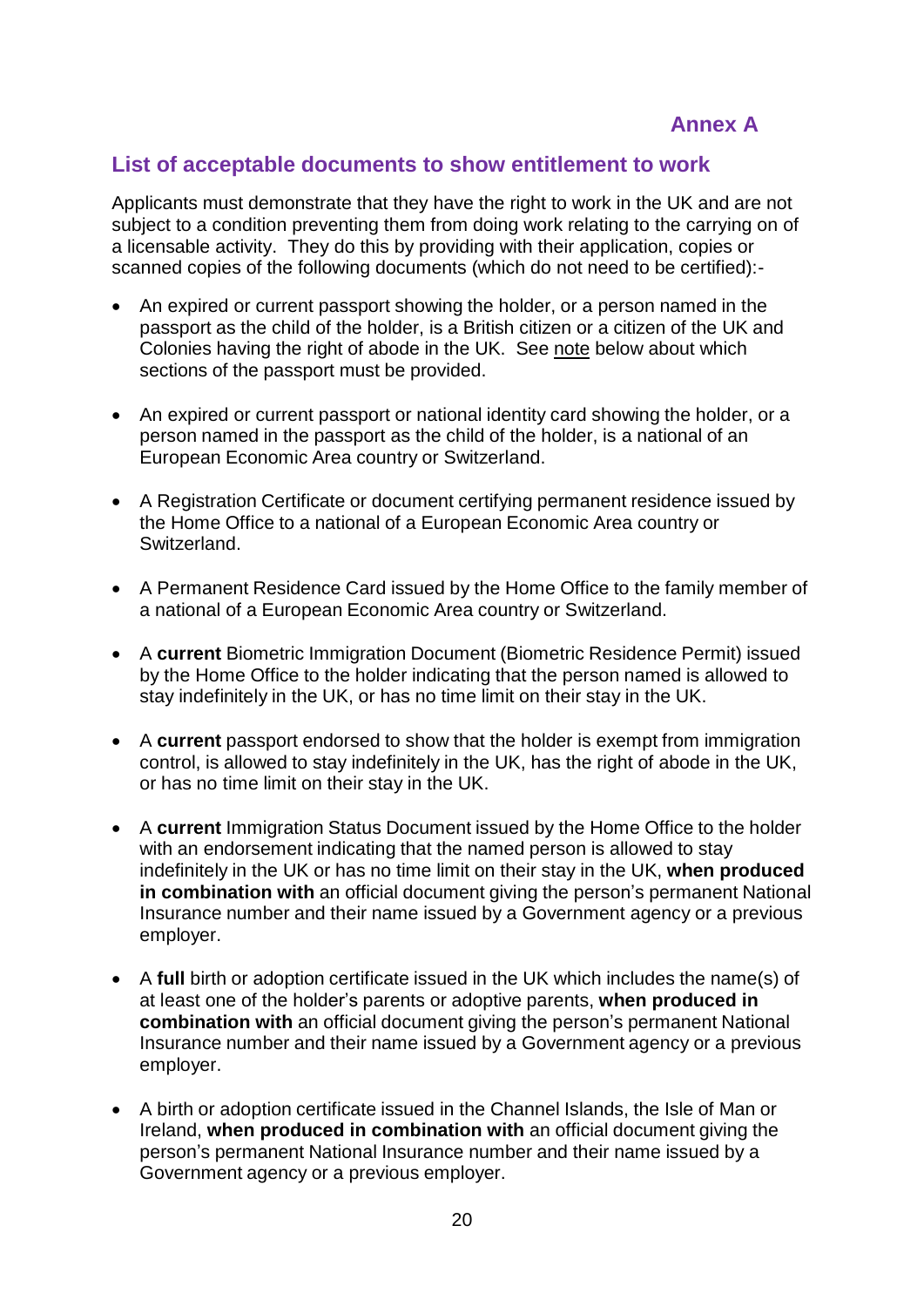- A certificate of registration or naturalisation as a British citizen, **when produced in combination with** an official document giving the person's permanent National Insurance number and their name issued by a Government agency or a previous employer.
- A **current** passport endorsed to show that the holder is allowed to stay in the UK and is currently allowed to work and is not subject to a condition preventing the holder from doing work relating to the carrying on of a licensable activity .
- A **current** Biometric Immigration Document (Biometric Residence Permit) issued by the Home Office to the holder which indicates that the named person can currently stay in the UK and is allowed to work relating to the carrying on of a licensable activity.
- A **current** Residence Card issued by the Home Office to a person who is not a national of an European Economic Area state or Switzerland but who is a family member of such a national or who has derivative rights of residence.
- A **current** Immigration Status Document containing a photograph issued by the Home Office to the holder with an endorsement indicating that the named person may stay in the UK, and is allowed to work and is not subject to a condition preventing the holder from doing work relating to the carrying on of a licensable activity **when produced in combination with** an official document giving the person's permanent National Insurance number and their name issued by a Government agency or a previous employer.
- A Certificate of Application, **less than 6 months old,** issued by the Home Office under regulation 17(3) or 18A(2) of the Immigration (European Economic Area) Regulations 2006, to a person who is not a national of an European Economic Area state or Switzerland but who is a family member of such a national or who has derivative rights of residence.
- Reasonable evidence that the person has an outstanding application to vary their permission to be in the UK with the Home Office, such as the Home Office acknowledgement letter or proof of postage evidence, or reasonable evidence that the person has an appeal or administrative review pending on an immigration decision, such as an appeal or administrative review reference number.
- Reasonable evidence that a person who is not a national of an European Economic Area state or Switzerland but who is a family member of such a national or who has derivative rights of residence in exercising treaty rights in the UK including:-
	- evidence of the applicant's own identity such as a passport,
	- evidence of their relationship with the European Economic Area family member – e.g. a marriage certificate, civil partnership certificate or birth certificate, and